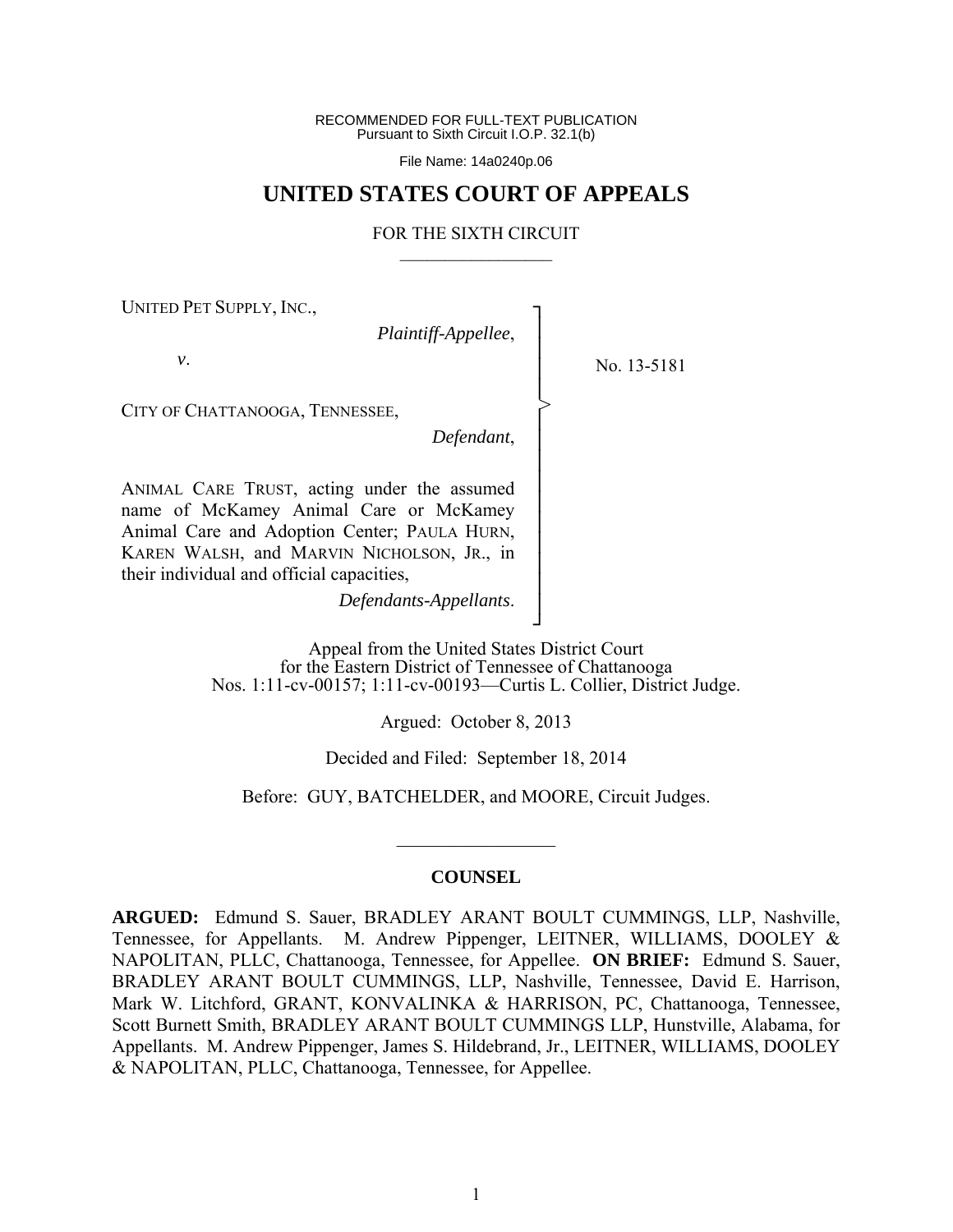### **OPINION**

 $\frac{1}{2}$ 

 $\frac{1}{2}$  ,  $\frac{1}{2}$  ,  $\frac{1}{2}$  ,  $\frac{1}{2}$  ,  $\frac{1}{2}$  ,  $\frac{1}{2}$  ,  $\frac{1}{2}$  ,  $\frac{1}{2}$  ,  $\frac{1}{2}$ 

KAREN NELSON MOORE, Circuit Judge. In June 2010, Animal Care Trust ("McKamey"), a private non-profit corporation that contracted with the City of Chattanooga to provide animal-welfare services, received complaints of neglect and unsanitary conditions at a mall pet store owned by United Pet Supply, Inc. ("Pet Supply"). McKamey employees Karen Walsh and Marvin Nicholson, Jr. went to the store to investigate and discovered animals in unpleasant conditions, without water, and with no working air conditioner in the store. Walsh and Nicholson, aided by McKamey employee Paula Hurn, proceeded to remove the animals and various business records from the store and to revoke the store's pet-dealer permit. Pet Supply then brought the instant § 1983 suit in federal district court against the City of Chattanooga; McKamey; and McKamey employees Karen Walsh, Marvin Nicholson, Jr., and Paula Hurn in their individual and official capacities. Pet Supply alleged that the removal of its animals and revocation of its pet-dealer permit without a prior hearing violated procedural due process and that the warrantless seizure of its animals and business records violated the Fourth Amendment. Walsh, Nicholson, Hurn, and McKamey asserted qualified immunity as a defense to all claims.

We conclude that Hurn, acting as a private animal-welfare officer, may not assert qualified immunity as a defense against suit in her personal capacity because there is no history of immunity for animal-welfare officers and allowing her to assert qualified immunity is not consistent with the purpose of 42 U.S.C. § 1983. However, Walsh and Nicholson, acting both as private animal-welfare officers and as specially-commissioned police officers of the City of Chattanooga, may assert qualified immunity as a defense against suit in their personal capacities. With respect to entitlement to summary judgment on the basis of qualified immunity in the procedural due-process claims: Walsh and Nicholson are entitled to summary judgment on the claim based on the seizure of the animals, Nicholson is entitled to summary judgment on the claim based on the seizure of the permit, and Walsh is denied summary judgment on the claim based on the seizure of the permit. Regarding entitlement to summary judgment on the basis of qualified immunity on the Fourth Amendment claims: Walsh and Nicholson are entitled to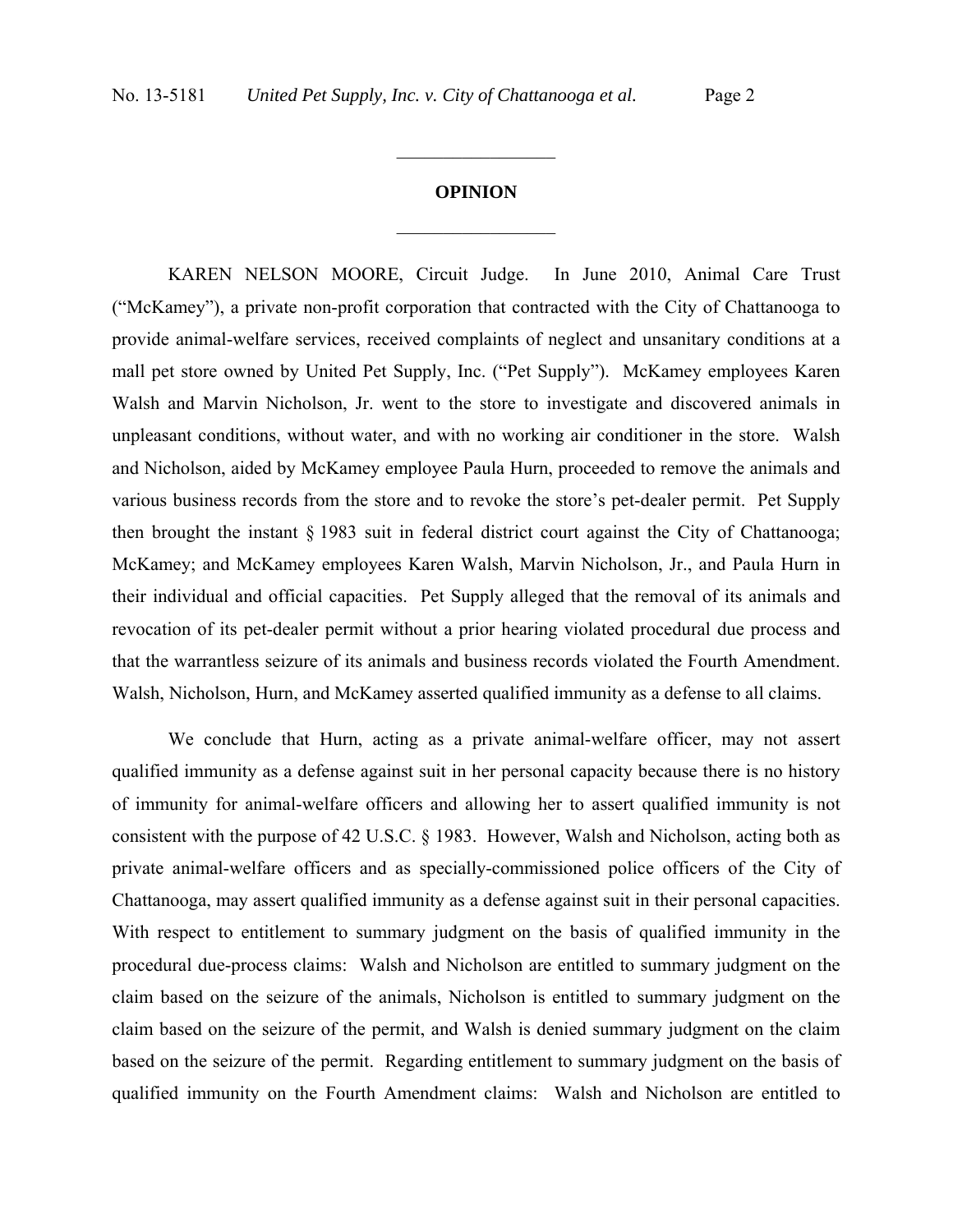summary judgment on the claim based on the seizure of the animals, Nicholson is entitled to summary judgment on the claim based on the seizure of the business records, and Walsh is denied summary judgment on the claim based on the seizure of the business records.

Because qualified immunity is not an available defense to an official-capacity suit, we conclude that Walsh, Nicholson, Hurn, and McKamey may not assert qualified immunity as a defense against suit in their official capacities.

For the reasons set forth below, we AFFIRM in part and REVERSE in part the district court's entry of summary judgment, and REMAND for further proceedings consistent with this opinion.

#### **I. BACKGROUND**

## **A. Jurisdiction**

 Typically, the denial of summary judgment is a non-final order that cannot be appealed under 28 U.S.C. § 1291. The interlocutory appeal of the denial of qualified immunity is permissible under the collateral-order doctrine "only 'to the extent that it turns on an issue of law.'" *Quigley v. Tuong Vinh Thai*, 707 F.3d 675, 679 (6th Cir. 2013) (quoting *Estate of Carter v. City of Detroit*, 408 F.3d 305, 309 (6th Cir. 2005)). "[A] defendant, entitled to invoke a qualified immunity defense, may not appeal a district court's summary judgment order insofar as that order determines whether or not the pretrial record set forth a 'genuine' issue of fact for trial." *Johnson v. Jones*, 515 U.S. 304, 319–20 (1995). "[A]n appellant's contention that the district court erred in finding a genuine issue of fact for trial is not the type of legal question which we may entertain on an interlocutory basis." *Gregory v. City of Louisville*, 444 F.3d 725, 743 (6th Cir. 2006). Improper arguments contesting whether a genuine issue of fact exists do not deprive this court of jurisdiction; "even where, as here, the defendant makes 'impermissible arguments regarding disputes of fact,' if the defendant also raises the purely legal issue of whether the plaintiff's facts show that the defendant violated clearly established law, 'then there is an issue over which this court has jurisdiction.'" *Quigley*, 707 F.3d at 680 (quoting *Estate of Carter*, 408 F.3d at 310)).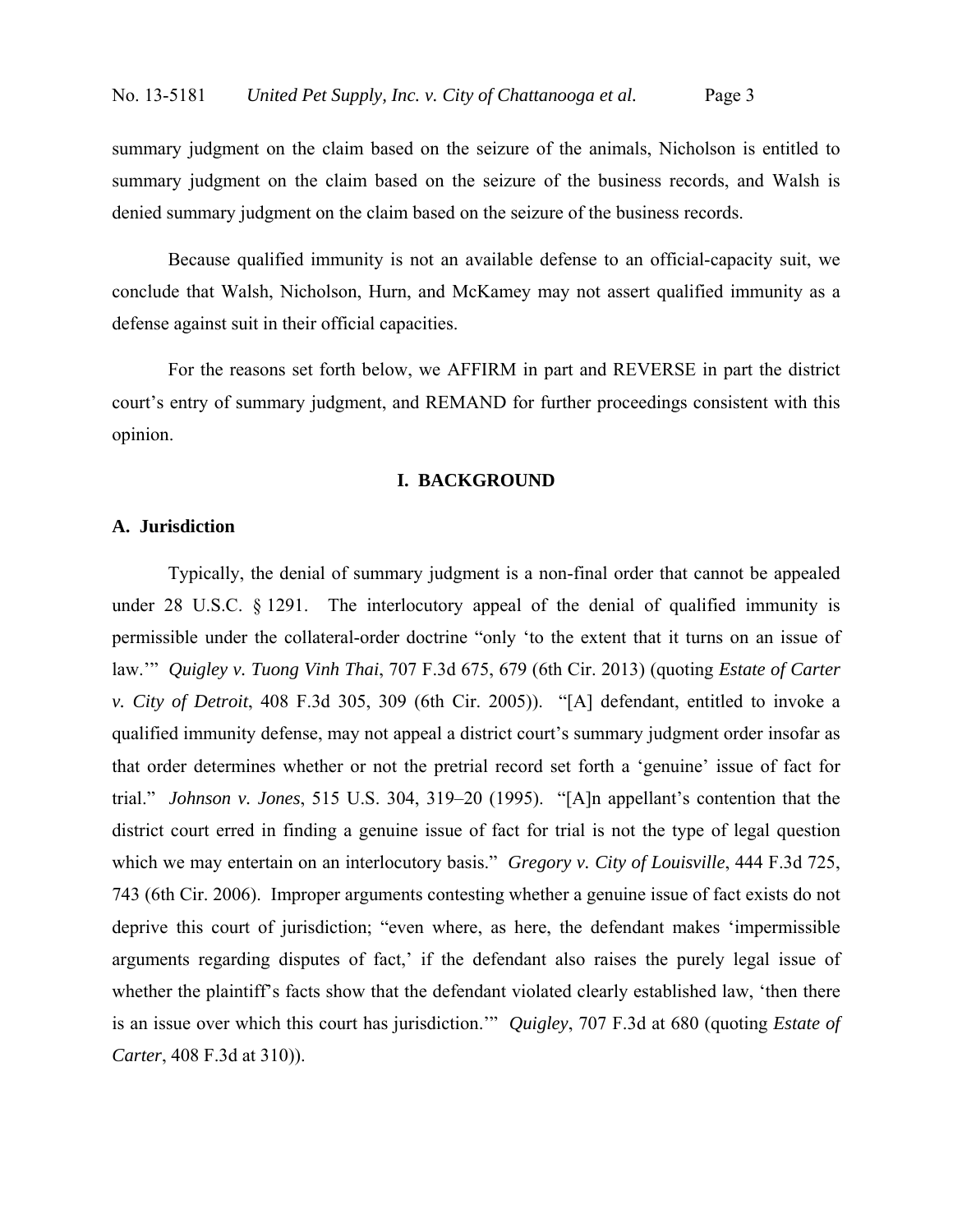The defendants in this case are a private non-profit corporation that contracts with the City of Chattanooga and the corporation's employees. As with government officials, we permit "private parties to obtain interlocutory review of denials of qualified immunity." *Brotherton v. Cleveland*, 173 F.3d 552, 559 (6th Cir. 1999). Accordingly, we have jurisdiction over this appeal of the denial of qualified immunity.

## **B. Factual Background**

 The plaintiff-appellee in this suit is United Pet Supply, Inc., ("Pet Supply"), a private corporation that owns multiple pet stores, including the Hamilton Place Mall pet store at the center of this dispute ("the pet store"). The defendants-appellants are Animal Care Trust ("McKamey"), a private non-profit corporation that contracts with the City of Chattanooga to provide animal-welfare services, and McKamey employees Paula Hurn, Karen Walsh, and Marvin Nicholson, Jr. Defendant Walsh is the executive director of McKamey. R. 70-7 (Walsh Aff. at  $\llbracket 2 \rrbracket$  (Page ID #1603). Defendant Nicholson is an animal-services officer at McKamey. R. 70-8 (Nicholson Aff. at ¶ 2) (Page ID #1635). Defendant Hurn is the Director of Operations at McKamey. R. 67-1 (Hurn Aff. at ¶ 2) (Page ID #1205). The contract between McKamey and the City of Chattanooga permitted McKamey employees to be commissioned as special police officers of the city authorized to investigate animal neglect and cruelty complaints and to issue citations. R. 70-2 (Contract at 2–3) (Page ID #1411–112). Both Walsh and Nicholson were commissioned as special police officers for the City of Chattanooga at the time of the events in this lawsuit. R. 70-7 (Walsh Aff. at  $\P$  4) (Page ID #1604); R. 70-8 (Nicholson Aff. at  $\P$  4) (Page ID #1636). Hurn was not commissioned as a special police officer.

In the months preceding the incident that gave rise to this suit, McKamey received complaints about "animal neglect occurring and unsanitary conditions existing" at the pet store. R. 70-7 (Walsh Aff. at ¶ 7) (Page ID #1604). According to Steven Zerilli, the President of Pet Supply, Walsh and Nicholson visited Pet Supply on seven occasions between January and April 2010 and issued only one warning; the warning involved availability of treatment records for a canary. R. 96-4 (Zerilli Aff. at ¶ 12) (Page ID #3270). On May 11, 2010, McKamey issued Pet Supply a permit certifying that the store "has met the requirements of the Code of the City of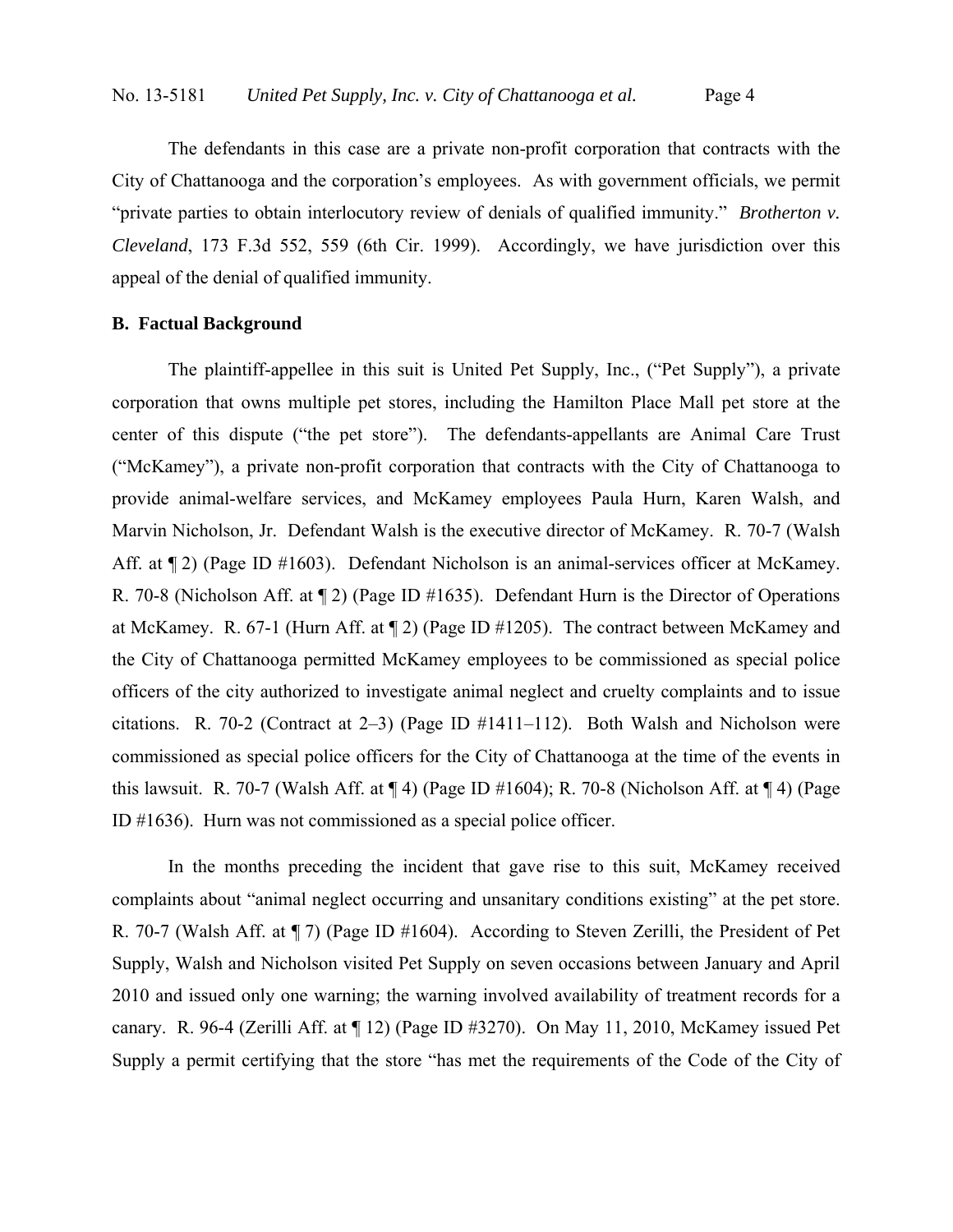Chattanooga and is approved by the McKamey Animal Services Division to operate as a Pet Dealer in the City of Chattanooga." R. 69-3 (Pet Dealer Permit at 1) (Page ID #1340).

 In June 2010, Pet Supply employee Ashley Knight came to McKamey and requested a meeting with Walsh. Walsh reported that Knight described "incidents of animal neglect and abuse" at the store, "including a dead puppy listed 'Fit for Sale' was stuffed in a refrigerator freezer with the employees' lunches, a broken air conditioner, and a live hamster that [Pet Supply manager Brandy] Hallman placed in a garbage compactor." R. 70-7 (Walsh Aff. at  $\P$  10) (Page ID #1605). Based on this report, Walsh contacted the Tennessee Department of Agriculture, which enforces state animal law, and asked whether the Department would assist in an investigation of the pet store. *Id*. at ¶ 11 (Page ID #1605–06). State Animal Health Technician Joe Burns agreed to assist McKamey with the investigation. *Id*.

Without notifying Pet Supply in advance, Walsh, Burns, and Nicholson arrived at the pet store on June 15, 2010, around 8:00 a.m. *Id*. at ¶ 15 (Page ID #1606). Hallman permitted the three individuals to enter the store. *Id*. at ¶ 17–18 (Page ID #1607). Hallman confirmed Knight's report that a puppy had recently died at the store and that the puppy's carcass had been placed in the refrigerator freezer. R. 70-8 (Nicholson Aff. at ¶ 18) (Page ID #1639). Walsh and Nicholson observed "little to no evidence of food or water for the puppies"; "unsanitary conditions such as dried fecal matter that was matted in the fur of the puppies"; "damaged and cracked cages"; "puppies that appeared to be very lethargic and dehydrated," some of whom were struggling to drink water; and "that the store's interior temperature was considerably hotter than the Mall's open corridor section." R. 70-7 (Walsh Aff. at  $\P$  16, 19) (Page ID #1606, 1607); *see also* R. 70-8 (Nicholson Aff. at ¶ 16, 19) (Page ID #1638, 1639). Walsh asked Hallman about the air conditioner and was told that it had been broken for several weeks; Hallman had reported the problem to corporate headquarters, but she was unaware of when, or if, the air conditioner would be repaired. R. 70-7 (Walsh Aff. at ¶ 20) (Page ID #1607). While cleaning out the hamster cages, Hurn "discovered that there was a dead hamster in one of the plastic hamster houses. The hamster was stiff and the hair had fallen off its body." R. 67-1 (Hurn Aff. at ¶ 14) (Page ID #1208). Hurn averred that the Pet Supply staff "did not have any knowledge about the dead hamster." *Id*. Walsh observed a hamster with a large bite wound; Hallman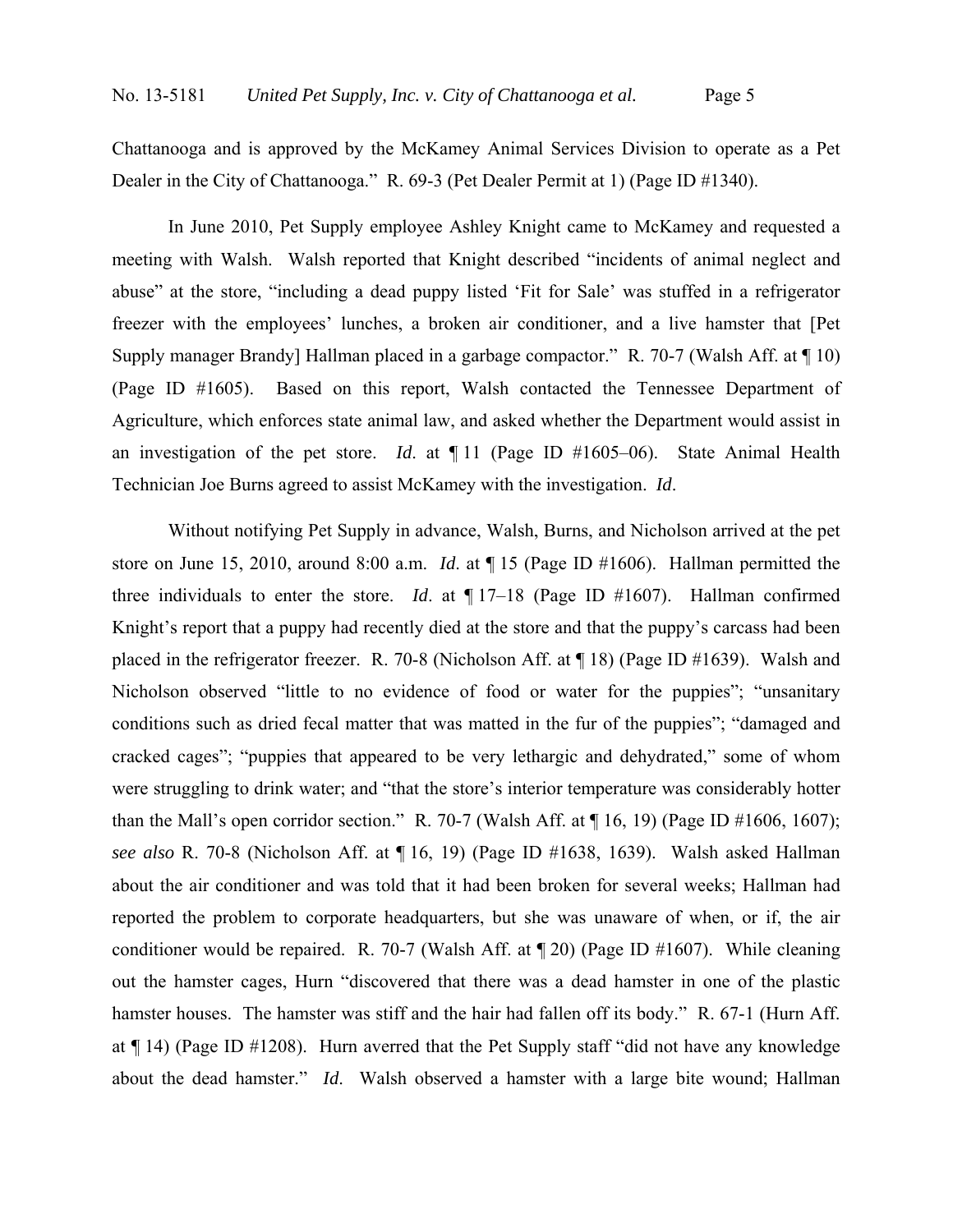reported that the animal had not been seen by a veterinarian. R. 87-12 (Walsh Dep. at 155) (Page ID #2815). Walsh testified that there was only one person cleaning when they arrived at the store and that she was told that the next employee did not arrive until 10:00 a.m. R. 70-5 (Walsh Dep. at 327) (Page ID #1566). Walsh did not see anyone providing water to the puppies when she arrived, and there was no evidence that food had been provided that morning. R. 87-12 (Walsh Dep. at 192) (Page ID #2818). Walsh asked a Pet Supply employee when they usually fed the animals and was told that they usually feed the animals when they arrive, but the employees had arrived at 7:00 a.m. and there was no food for the animals when the McKamey employees arrived approximately one hour later. *Id*. at 193 (Page ID #2819).

Walsh and Nicholson concluded "that the animals were suffering from the conditions in the Pet [Supply] Store and that these conditions had persisted for a period of time." R. 70-7 (Walsh Aff. at ¶ 21) (Page ID #1607); R. 70-8 (Nicholson Aff. at ¶ 21) (Page ID #1639). Walsh "determined that the animals were suffering from neglect and inadequate care in violation of the Chattanooga City Code and that the animals were subject to impound by McKamey." R. 70-7 (Walsh Aff. at ¶ 25) (Page ID #1609). In her deposition, Walsh testified that she believed that under the city code, "[i]f animals are in a situation where it's our understanding that they are in a neglectful situation or they're in a situation where they're in imminent danger, we are permitted to remove them." R. 70-5 (Walsh Dep. at 314) (Page ID #1553). Walsh later explained that her main concerns that led to the decision to remove the dogs were:

[T]hat the conditions in the store were very hot, that the animals were very listless, that they were not as responsive as puppies would normally be, that the store itself, there were many poorly maintained cages where body fluids were going down from one puppy to another. In the isolation room, the puppy in there had some pretty severe diarrhea, and it was extremely hot in there, for even a healthy animal, let alone being a debilitated one. There were some animals that were panting. There were some that were just, like their eyes were sunken, which is a symptom of dehydration. I felt like they weren't receiving adequate hydration from the bottles that they were given.

### R. 87-12 (Walsh Dep. at 156–57) (Page ID #2816).

Walsh spoke with Christopher Brooks, Pet Supply vice president, and explained that she was going to remove the animals from the store. R. 70-7 (Walsh Aff. at  $\P$  29) (Page ID #1609). Pet Supply proceeded to file an emergency petition for injunctive relief in Hamilton County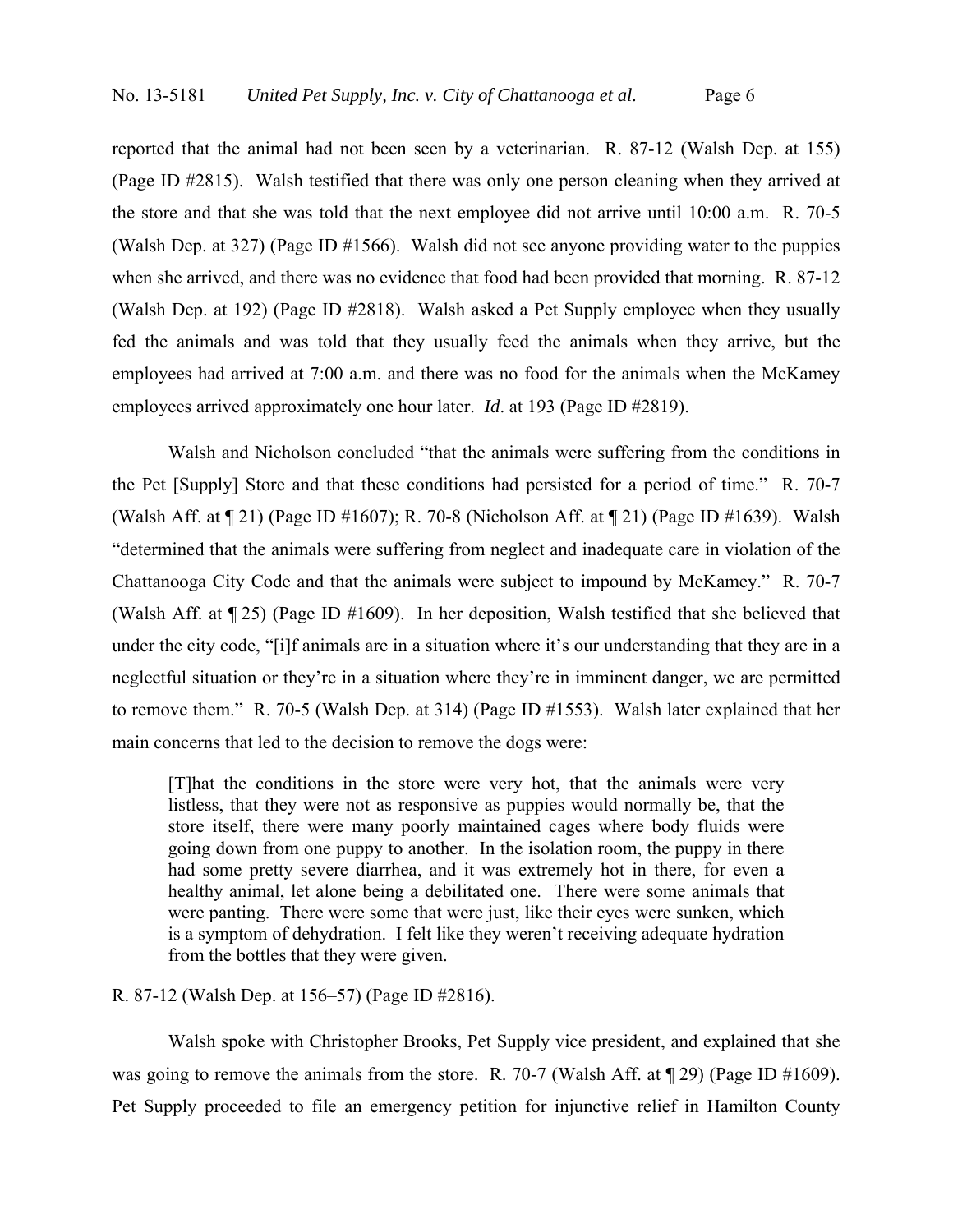Circuit Court to prevent the removal of the animals and related records. R. 87-17 (Pet. for Inj.) (Page ID #2972–74). At 1:30 p.m., in the midst of the removal of the animals from the store, a hearing was held on the petition. Walsh testified about her observations of the store and her belief that the animals' health and safety was at risk. R. 70-7 (Walsh Aff. at ¶ 32) (Page ID #1610). Walsh reported that the judge stated that "he believed the City Code authorized McKamey to remove the animals from the store and that the testimony demonstrated McKamey had good cause to remove the animals," and denied the request for a temporary restraining order. *Id*.

Walsh, Nicholson, and Burns returned to the store and continued removing the animals. The animals were placed in a McKamey truck with air conditioning and water, and were inspected by veterinarians. Two puppies needed immediate medical attention. R. 70-7 (Walsh Aff. at  $\sim$  35) (Page ID #1611). McKamey employees obtained the impound information and medical records for the animals from Pet Supply employees. R. 67-1 (Hurn Aff. at ¶ 13) (Page ID #1207–08). In total, the officers seized thirty-two puppies and fifty-five exotic pets. R. 70-7 (Walsh Aff. at ¶ 34) (Page ID #1611). The McKamey employees did not remove the reptiles "[b]ecause reptiles don't react badly to the heat that was present in the store." R. 87-12 (Walsh Dep. at 156) (Page ID #2816). Walsh gave Pet Supply employees a Summons Ordinance that cited ninety violations of the City Code. There was a handwritten notation on the document: "§ 7-34(e) revoked permit."**<sup>1</sup>** R. 69-7 (Citation at 1) (Page ID #1346). Walsh also gave a note to Hallman stating that their case will be in city court on June 24, 2010, and "[d]uring this time you are not able to sell pets. This does not mean that you are unable to sell retail items during the period between now and court." R. 69-6 (Walsh Note at 1) (Page ID #1345).

Officer Burns cited Pet Supply for violations of state animal-welfare law. R. 87-10, Ex. 1 (Citation & Report at 1–4) (Page ID #2770–73). In his Field Activity Report, Burns noted "[a]ir conditioner not working," "[w]ater bowls dirty or empty," "[i]solation for sick puppies 80+ degree's [sic] at 7am C.S.T," "hamsters + gerbils water container dirty," "cages cleaned with

<sup>&</sup>lt;u>1</u> <sup>1</sup>The State of Tennessee ultimately declined to pursue suspension of the license contingent on the store correcting problems with broken cages, remedying inadequate cleaning practices, improving employee training, verifying health of sick animals before they are sold, improving ventilation, and ensuring adequate provision of clean water to animals. R. 87-10, Ex. 6 (Tenn. Dep't of Ag. Letter at 1–3) (Page ID #2782–84).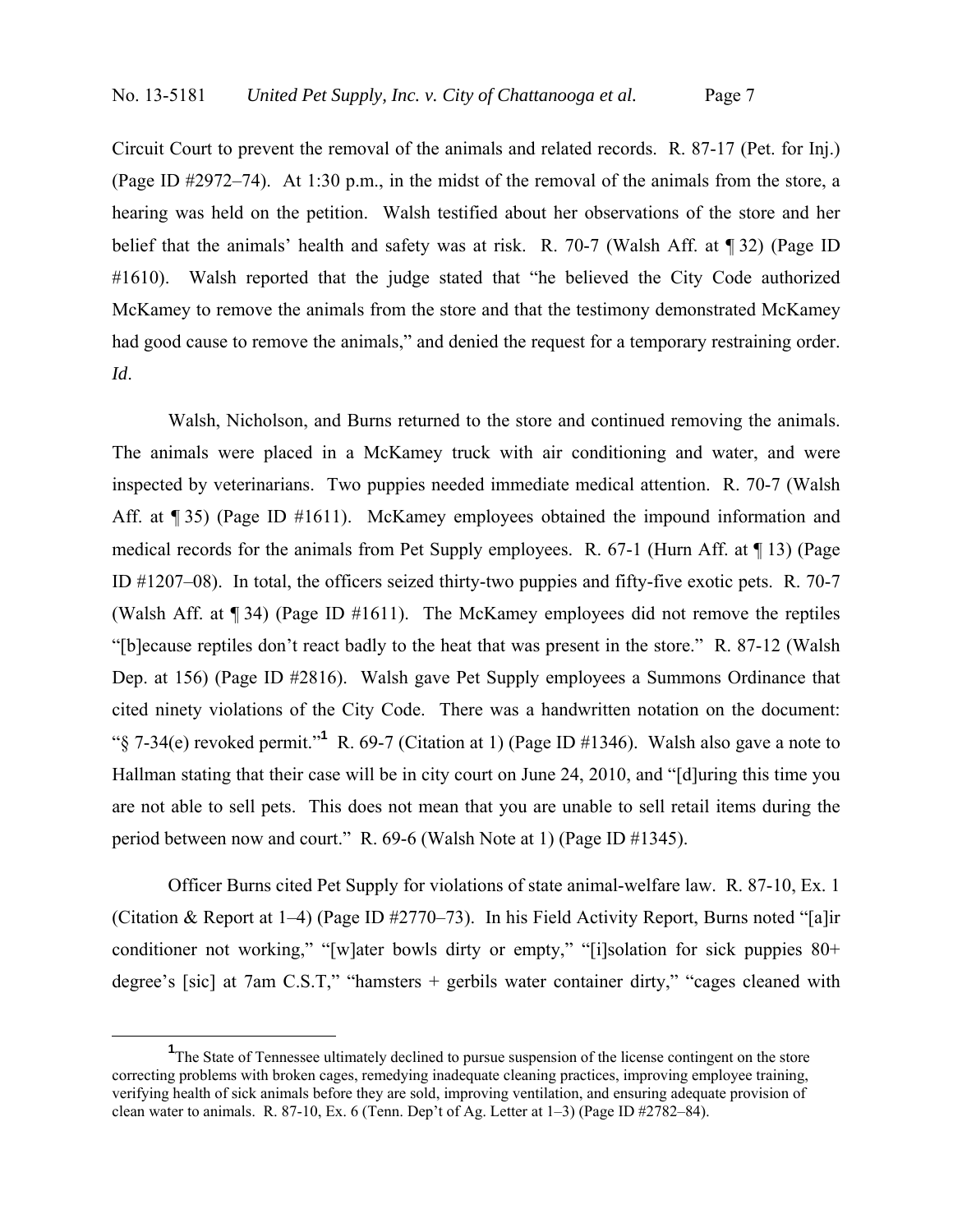bleach – not disinfectant." R. 87-10, Ex. 2 (Field Activity Report at 1) (Page ID #2770). Walsh and Burns conferred; Burns averred that "it was my opinion that Officer Walsh made the reasonable and necessary decision regarding the removal of the animals." R. 87-10 (Burns Aff. at ¶ 14) (Page ID #2764). The state veterinarian notified Pet Supply of his intent to suspend the store's state pet-dealer license. R. 87-10, Ex. 4 (Notice to Suspend) (Page ID #2776–89).

On June 18, 2010, Walsh sent fecal samples from four puppies to a laboratory for testing; all four tested positive for Coccidia and Giardia. R. 70-7 (Walsh Aff. at ¶ 39) (Page ID #1612). On July 3, 2010, the laboratory confirmed that eighteen puppies tested positive for Giardia and/or Coccidia. *Id*. at ¶ 40 (Page ID #1813).

## **C. City Court Proceedings**

Nine days after the seizure, on June 24, 2010, the parties appeared in Chattanooga City Court for a hearing. The court heard three days of testimony from multiple witnesses. R. 70-11  $(6/24/2010$  Hr'g Tr. 492) (Page ID #1667–68). The judge noted that "the heat in the store, accompanied with the sick animals in isolation, along with the smell necessitated their removal." *Id.* at 496 (Page ID #1671). The judge concluded that the violations of the city code could be remedied and that the store had already fixed the air conditioner, and so decided "to pass this case for two weeks for the issues presented to be remedied and reinspected before any animals may be brought back for sale," and to allow the state department of agriculture decide whether it would take any action. *Id*. at 502 (Page ID #1677). The judge ordered that the healthy animals be returned to Pet Supply to place them in another store that had no violations, but that animals could not return to the Hamilton Place Mall pet store until the store was inspected and approved by McKamey and the state department of agriculture, should it choose to participate. *Id*. at 502– 03 (Page ID #1676–77). The judge ordered that none of the sick animals would be returned until treated and cleared by a veterinarian. *Id*. at 503 (Page ID #1678). On July 14, 2010, the city court resumed proceedings. The judge concluded that Pet Supply had addressed "[t]he major issues" in the store. R. 69-8 (7/14/2010 Hr'g Tr. at 88) (Page ID #1348). She also ruled that she was "not going to revoke the permit or prohibit [Pet Supply] from operating their store at this point unless subject to the State, unless the state department of agriculture suspends or revokes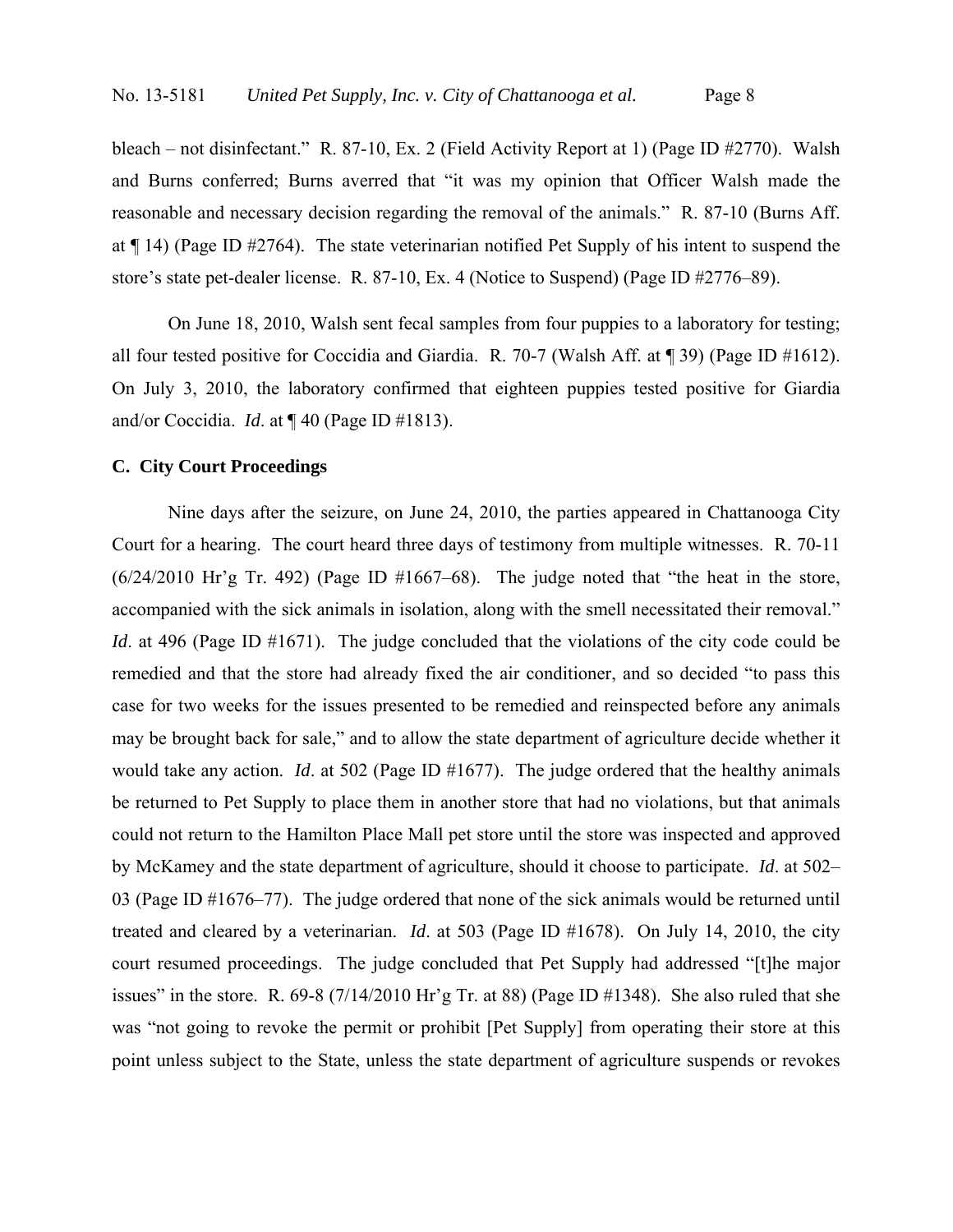the license for some reason . . . . That's my ruling today." *Id*. She reserved the issue of expenses, fines, and court costs until the next hearing. *Id*.

At the hearing on July 21, 2010, counsel for McKamey argued that Pet Supply needed to re-apply for their permit and could be issued a permit at the order of the court. R. 69-9  $(7/21/2010$  Hr'g Tr. at 113–14) (Page ID #1350–51). Counsel for Pet Supply argued that "[t]he Court ruled that we may get our license back, that it was not revoking our license. We should have the license returned to us, the same one that they took from our store." *Id*. at 114 (Page ID #1351). Counsel for McKamey responded that licensure was "an administrative decision" and that Pet Supply had to re-apply. *Id*. The judge expressed confusion over whether the City of Chattanooga, McKamey, or the court had the power to decide whether the permit was revoked. *Id.* at 1352. The judge concluded that the citations for abuse and neglect were independent of the revocation of the permit: "I could still impose a fine and court costs on these violations for neglect, but they could be corrected or have been corrected, which would not result in the revocation of their dealer permit." *Id*. at 116–17 (Page ID #1353–54). The judge concluded that she was "not going to withhold the permit subject to whatever the Tennessee Department of Agriculture does" and that she was "not going to require reapplication for something that has never been actually determined to be revoked, if that makes sense." *Id*. at 117–18 (Page ID #1354–55).

On July 26, 2010, due to the receipt of an ex parte email communication from the Chattanooga Mayor Ron Littlefield advocating for a particular outcome in the dispute, the judge declared a mistrial and recused herself. R. 69-10 (Mistrial Order at 1) (Page ID #1356). The case was assigned to a different judge, who granted Pet Supply's motion to dismiss on the basis of double jeopardy. R. 69-12 (City Court Order at 3–4) (Page ID #1370–71). The judge stated that "[t]he court is [ ] of the opinion the City Court has no authority to revoke or make any order relative to the license of the Pet Company." *Id*. at 3 n.1 (Page ID #1370). The judge ordered that the dogs should be delivered to a veterinarian, and once the veterinarian deemed the dogs medically fit they could be transferred to Pet Supply; the judge also ruled "that the dogs are not to be returned to [Pet Supply's] store at Hamilton Place Mall." R. 70-16 (Dogs Order at 1–2) (Page ID #1713–14). The dogs were delivered to the veterinarian on or around October 3, 2010.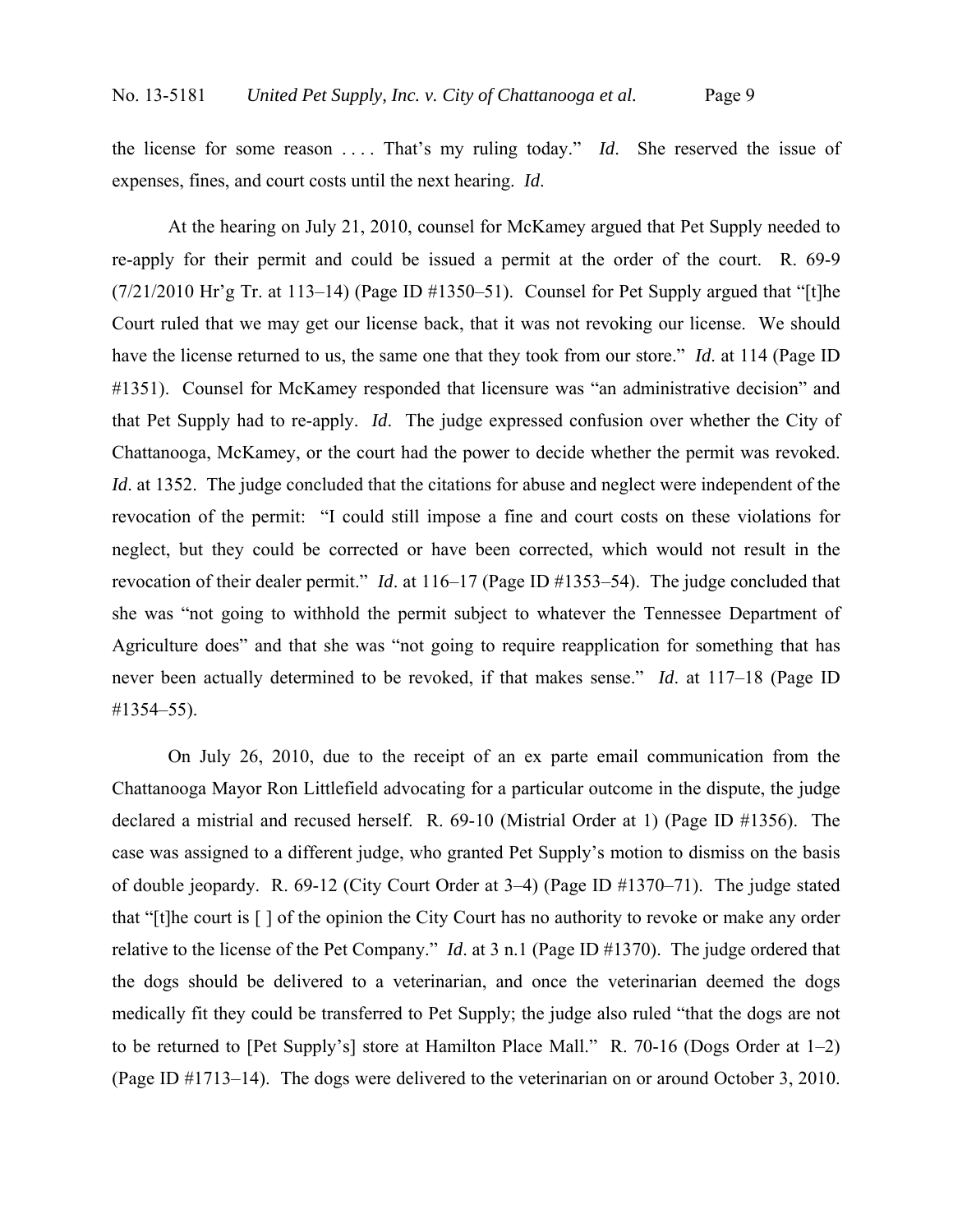R. 70-7 (Walsh Aff. at ¶ 46) (Page ID #1613). "McKamey incurred approximately \$50,000 in expenses to provide shelter and veterinary care for the animals." *Id*. at ¶ 47 (Page ID #1614).

### **D. Federal District Court Proceedings**

Pet Supply filed this 42 U.S.C. § 1983 suit in the United States District Court for the Eastern District of Tennessee against the City of Chattanooga; McKamey; and Walsh, Nicholson, and Hurn in their individual and official capacities. R. 1 (Compl. at  $\P$  17, 22) (Page ID #4, 5). Pet Supply alleged that its procedural due-process rights were violated by the seizure of the animals, business records, and permit without prior notice and hearing, and that its Fourth Amendment rights were violated by the warrantless search of the store and seizure of the animals and records. McKamey moved for judgment on the pleadings, asserting that the "Moving Defendants" (McKamey, Walsh, Nicholson, and Hurn) are entitled to qualified immunity. R. 38 (McKamey Memo. J. Pleadings at 1, 16) (Page ID #375, 390).

Before the district court ruled on the motion for judgment on the pleadings, Walsh, Hurn, and Nicholson moved for summary judgment in their individual capacities, asserting that they were immune from suit on the basis of qualified immunity, amongst other arguments. R. 73 (Walsh Mot. Summ. J. at 21) (Page ID #2052); R. 65 (Nicholson Mot. Summ. J. at 10) (Page ID #982); R. 68 (Hurn Memo. Summ. J. at 9) (Page ID #1320). McKamey also moved for summary judgment, asserting that it was immune from suit on the basis of qualified immunity. R. 71 (McKamey Memo. Summ. J. at 34) (Page ID #1797). Pet Supply moved for partial summary judgment on the Fourth Amendment search-and-seizure claim. R. 82 (Mot. Partial Summ. J. at 1–2) (Page ID #2446–47).

The district court granted in part and denied in part McKamey's motion for judgment on the pleadings. In a discussion of qualified immunity, the district court rejected the plaintiffs' argument that qualified immunity was not applicable to Walsh because she was a private actor and concluded that "immunity is available to Defendant Walsh." *United Pet Supply, Inc. v. City of Chattanooga ("Pet Supply I"*), 921 F. Supp. 2d 835, 857–58 (E.D. Tenn. 2013). The district court did not rule on whether qualified immunity was available to Nicholson and Hurn in their individual capacities. The district court held that Pet Supply pleaded a violation of clearly established rights, therefore precluding a grant of qualified immunity to the defendants. *Pet*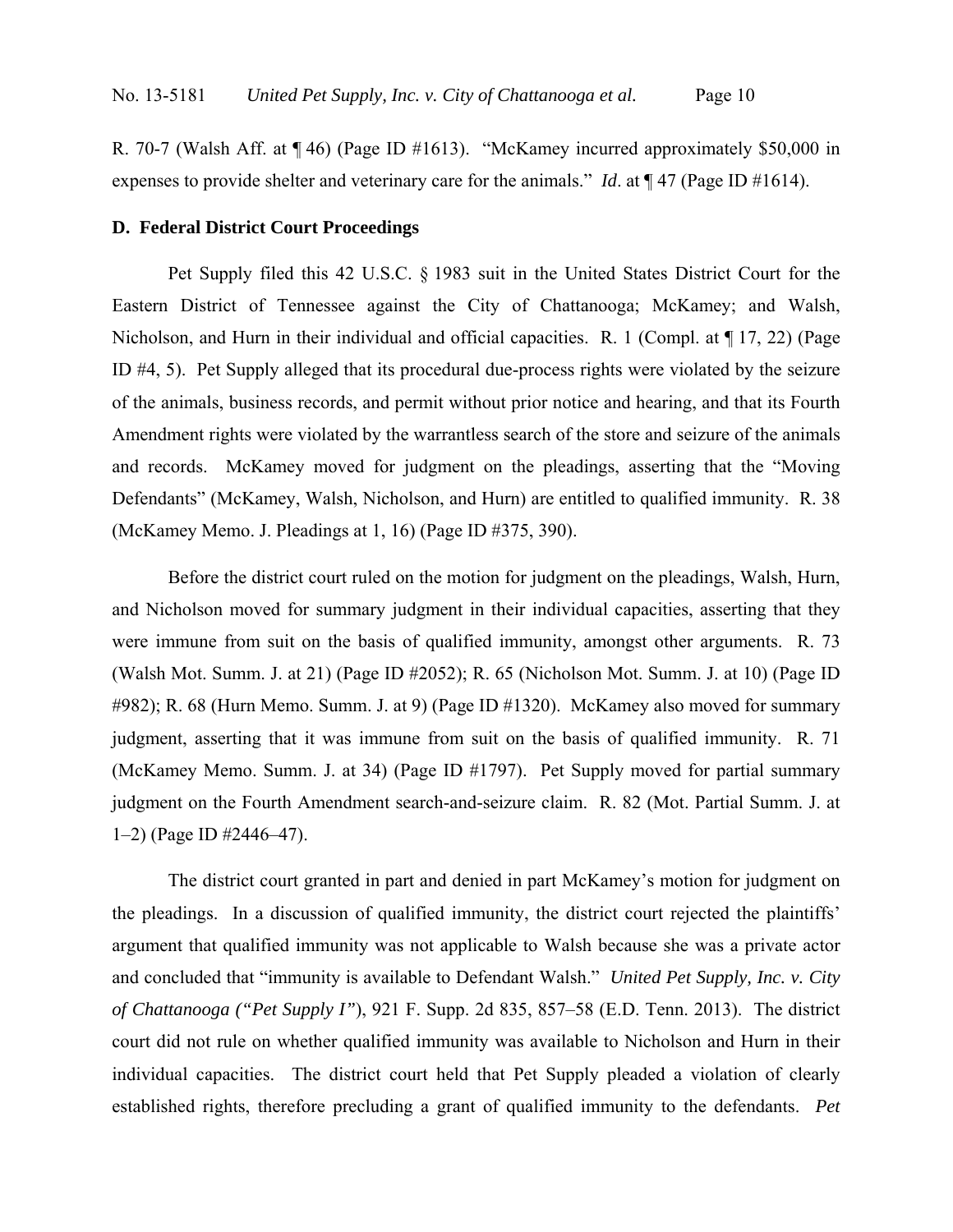*Supply I*, 921 F. Supp. 2d at 860. Next, the district court considered the official-capacity suits; noting that "a suit for damages against an officer in his official capacity . . . is construed as a suit against [the] entity for which he works," the district court construed the official-capacity suits against Walsh, Nicholson, and Hurn "as claims against Defendant McKamey, who Plaintiff also listed separately as a defendant." *Id*. at 860. The district court concluded that liability may be imputed to McKamey, and then determined that "[f]or the reasons the Court concluded qualified immunity was inappropriate for the individual defendants, it also concludes qualified immunity is inappropriate for McKamey." *Id*.

 One day later, the district court ruled on the cross-motions for summary judgment. On the procedural due-process claim based on the revocation of the permit, the district court found that "no relevant factual dispute exists as to the revocation of Plaintiff's permit," granted Pet Supply's motion for summary judgment on that claim, and denied defendant's motion for summary judgment on the claim. *United Pet Supply, Inc. v. City of Chattanooga ("Pet Supply II"*), Nos. 1:11-CV-157, 1:-11-CV-193, 2013 WL 449760, at  $*6$  (E.D. Tenn. Feb. 6, 2013). On the Fourth Amendment warrantless-search claim, the district court found that consent was voluntarily given to the McKamey employees to enter the store, and the district court granted summary judgment to defendants. *Id.* at \*7–8. On the procedural due-process claim based on the seizure of the animals without a prior hearing and the Fourth Amendment claims of warrantless seizure of animals and business records, the district court concluded that significant factual disputes existed, and declined to grant summary judgment to either party. *Id*. at \*6–7, \*8–10. The district court denied qualified immunity to defendants in their individual capacities, concluding that "[f]or the reasons stated in its previous order, the Court concludes the rights allegedly violated were clearly established to a reasonable individual." *Id*. at \*10. The district court also "conclude[d] a question of fact remains regarding liability of the City," *id*. at \*11, denied the City of Chattanooga's motion for summary judgment, and denied McKamey's "motion for summary judgment on the same issue." *Id.* at \*13.

 Defendants McKamey, Walsh, Nicholson, and Hurn appeal the denial of their joint motion for judgment on the pleadings and the four separate motions for summary judgment.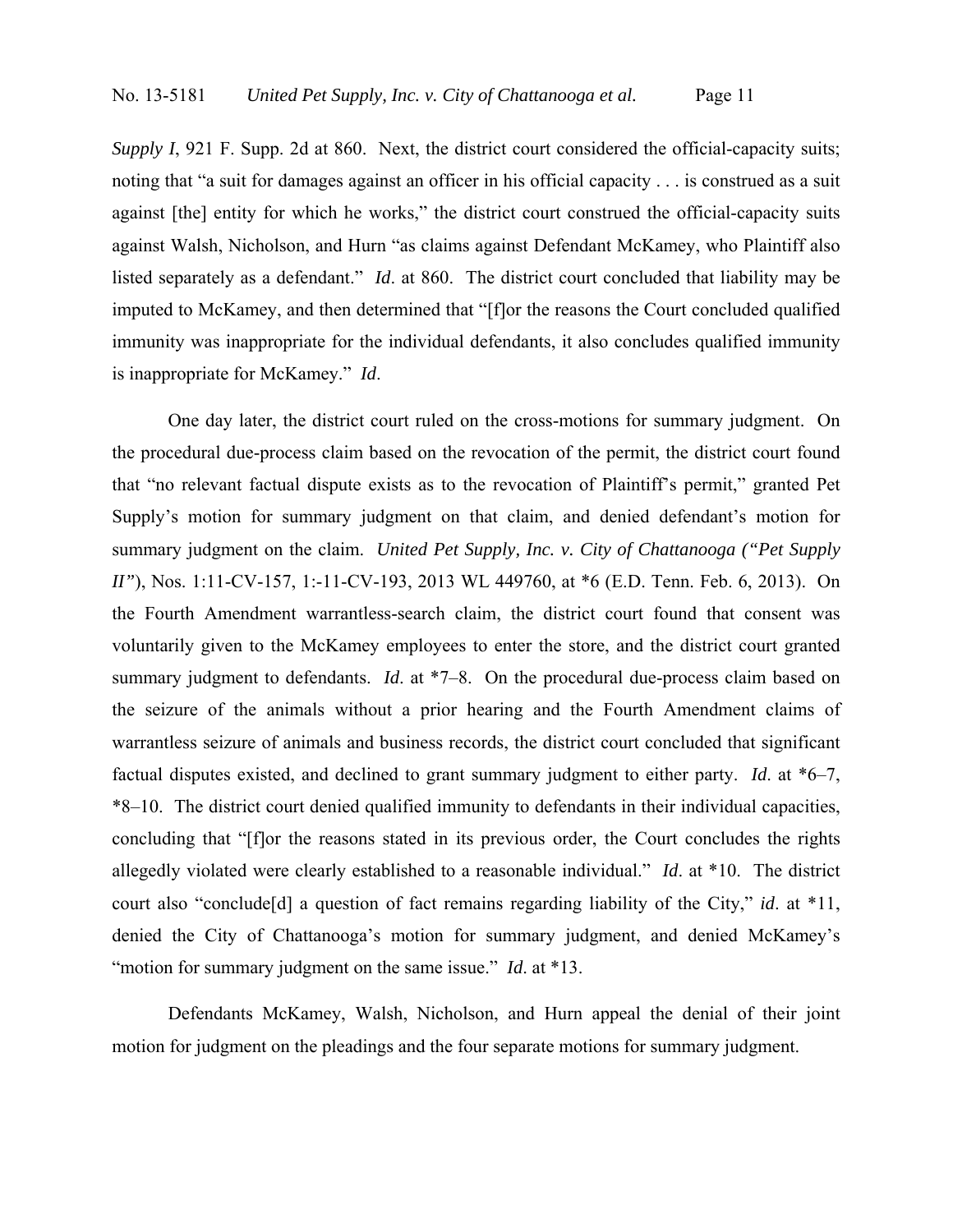## **II. ANALYSIS**

"Section 1983 provides a cause of action against any person who deprives an individual of federally guaranteed rights 'under color' of state law. Anyone whose conduct is 'fairly attributable to the state can be sued as a state actor under § 1983." *Filarsky v. Delia*, 132 S. Ct. 1657, 1661 (2012) (internal citation omitted). "It is well settled that private parties that perform fundamentally public functions, or who jointly participate with a state to engage in concerted activity, are regarded as acting 'under the color of state law' for the purposes of § 1983." *Bartell v. Lohiser*, 215 F.3d 550, 556 (6th Cir. 2000). McKamey is a private non-profit corporation and Walsh, Nicholson, and Hurn are employees of that corporation; Walsh and Nicholson were also commissioned as special police officers of the City of Chattanooga. "The parties agree Defendants acted under color of state law." *Pet Supply II*, 2013 WL 449760, at \*6.

The defendants appeal the district court's denial of qualified immunity. "Qualified immunity strikes a balance between compensating those who have been injured by official conduct and protecting government's ability to perform its traditional functions." *Wyatt v. Cole*, 504 U.S. 158, 167 (1992). In response to an assertion of qualified immunity, "the plaintiff bears the burden of demonstrating that the defendant is not entitled to qualified immunity." *Livermore ex rel. Rohm v. Lubelan*, 476 F.3d 397, 403 (6th Cir. 2007). "[A] defendant cannot be said to have violated a clearly established right unless the right's contours were sufficiently definite that any reasonable official in the defendant's shoes would have understood that he was violating it." *Plumhoff v. Rickard*, 134 S. Ct. 2012, 2023 (2014). We review de novo "the district court's denial of a defendant's motion for summary judgment on the basis of qualified immunity." *Summers v. Leis*, 368 F.3d 881, 885 (6th Cir. 2004).

We first consider whether Walsh, Nicholson, and Hurn may assert qualified immunity in their individual capacities, and whether Walsh, Nicholson, Hurn, and McKamey may assert qualified immunity in their official capacities. We will then consider whether any defendants who may assert qualified immunity are entitled to summary judgment on that basis.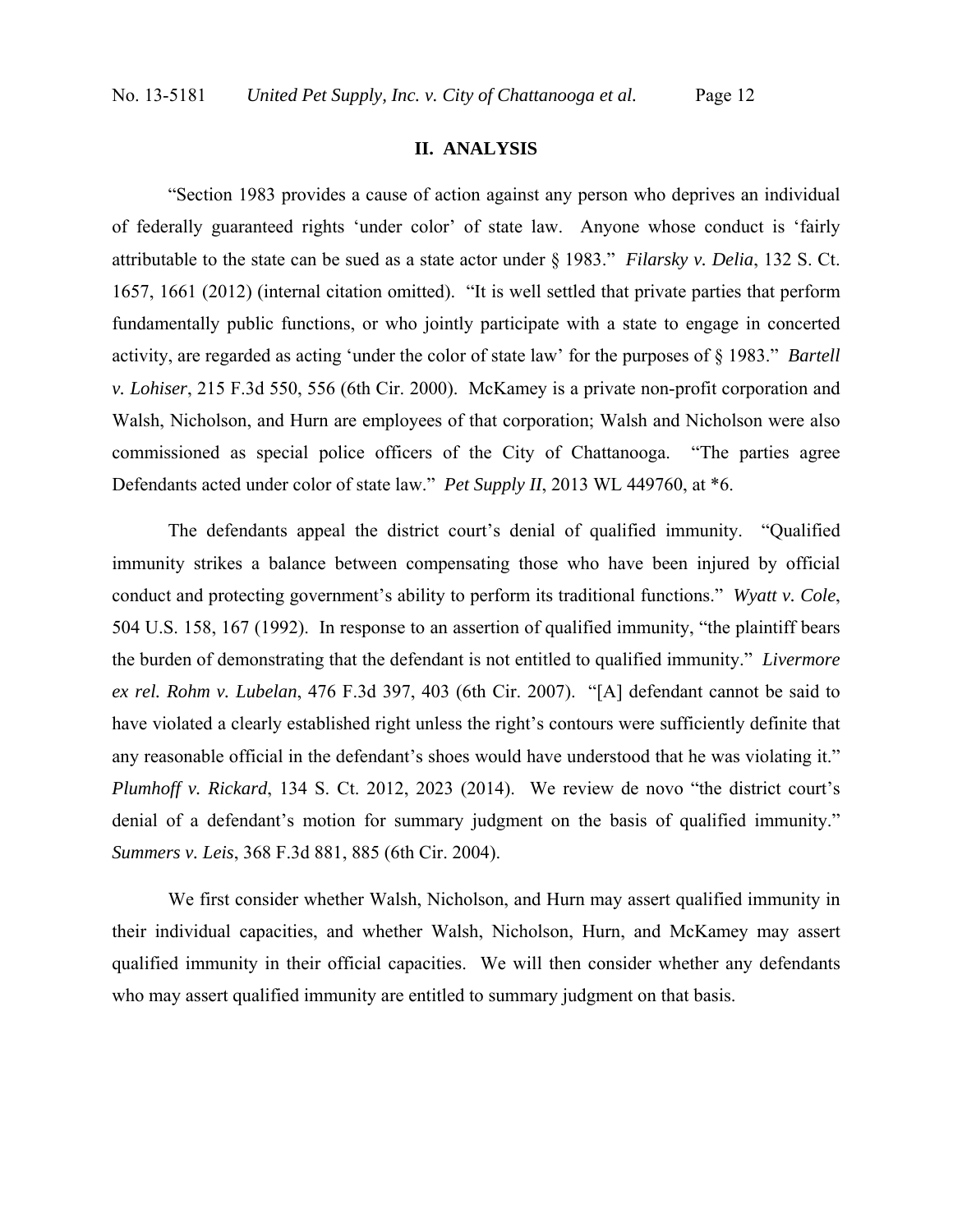## **A. May Defendants Assert Qualified Immunity?**

#### **1. Walsh, Nicholson, and Hurn in their individual capacities**

In the individual-capacity suits, we conclude that Walsh and Nicholson may assert qualified immunity, but that Hurn may not.

Walsh and Nicholson were commissioned as special police officers of the City of Chattanooga at the time of the Pet Supply incident. R. 70-7 (Walsh Aff. at ¶ 4) (Page ID #1604); R. 70-8 (Nicholson Aff. at ¶ 4) (Page ID #1636). It is well established that police officers may assert qualified immunity. *See Malley v. Briggs*, 475 U.S. 335, 340–41 (1986); *Pierson v. Ray*, 386 U.S. 547, 556–57 (1967). Because Walsh and Nicholson were acting in their capacity as public police officers, they may assert qualified immunity in the suit against them in their individual capacities. Whether they are entitled to qualified immunity will be discussed *infra*.

Hurn's claim of qualified immunity presents a more complicated question. Hurn was not commissioned as a special police officer; she was working only in the capacity of her position as a McKamey employee, that is, an employee of a private contractor. Determining whether an employee of a private contractor that is acting under color of state law may herself assert qualified immunity demands a fact-intensive analysis under which some employees may be permitted to assert qualified immunity and some may not. *See Richardson v. McKnight*, 521 U.S. 399, 404–12 (1997) (guards employed by a private prison corporation may not assert qualified immunity); *McCullum v. Tepe*, 693 F.3d 696, 702–04 (6th Cir. 2012) (a prison psychiatrist employed by a non-profit entity may not assert qualified immunity); *Harrison v. Ash*, 539 F.3d 510, 521–25 (6th Cir. 2008) (prison nurses employed by a private medical provider may not assert qualified immunity); *Cooper v. Parrish*, 203 F.3d 937, 952–53 (6th Cir. 2000) (private attorney working alongside a prosecutor may not assert qualified immunity). *But see Brentwood Acad. v. Tenn. Secondary Sch. Athletic Ass'n*, 442 F.3d 410, 438–40 (6th Cir. 2006), *rev'd on other grounds*, 551 U.S. 291 (2007), (executive director of a private high school athletics association may assert qualified immunity); *Cullinan v. Abramson*, 128 F. 3d 301, 310– 11 (6th Cir. 1997) (private attorneys serving as outside counsel to a city may assert qualified immunity); *Bartell*, 215 F.3d at 556–57 (employees of a private foster-care agency may assert qualified immunity).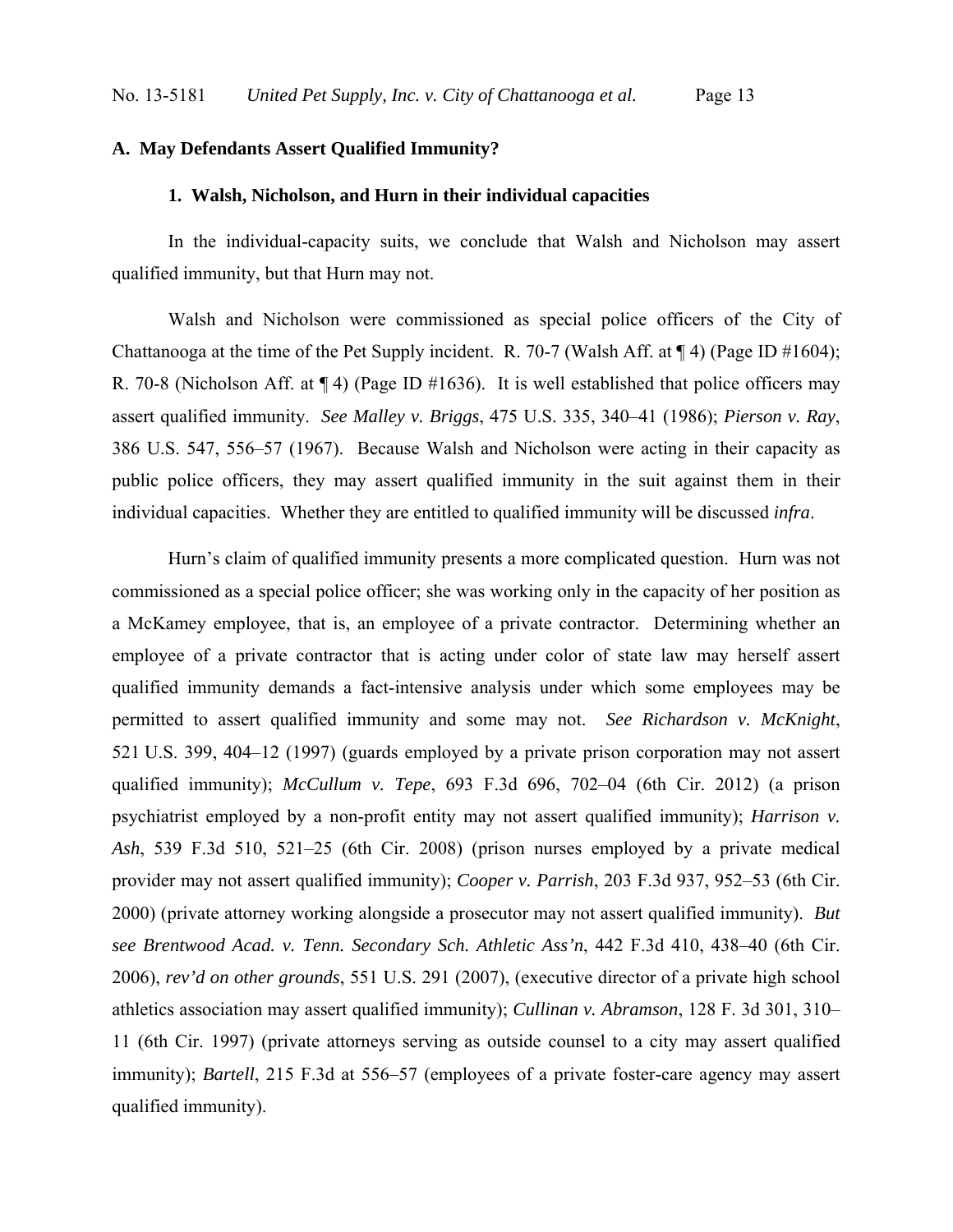To determine whether a private party may assert qualified immunity, we consider:

[I]f a party seeking immunity would have been shielded from tort liability when Congress enacted the Civil Rights Act of 1871—§ 1 of which is codified at 42 U.S.C. § 1983—we infer from legislative silence that Congress did not intend to abrogate such immunities when it imposed liability for actions taken under color of state law. But even with such an inference, and irrespective of the common law support, we will not recognize an immunity available at common law if § 1983's history or purpose counsel against applying it in § 1983 actions. Thus, when a private party  $\ldots$  seeks qualified immunity from a § 1983 suit, we determine whether: (1) there was a firmly rooted history of immunity for similarly situated parties at common law; and (2) whether granting immunity would be consistent with the history and purpose of § 1983.

*McCullum*, 693 F.3d at 700 (internal quotation marks and citations omitted). After considering whether there was a common-law tradition of immunity for similarly situated defendants and whether granting immunity would further the purposes of § 1983, the district court concluded that the individual defendants may assert qualified immunity. We disagree with respect to Hurn.

 First, we look to history. There is no history of immunity for animal-welfare organizations or their employees in 1871 when Congress enacted § 1983. Indeed, we do not find, and the parties do not identify, any cases involving animal-welfare organizations whatsoever prior to 1871. "This is not surprising in view of the reality that the [defendant Pennsylvania Society for the Prevention of Cruelty to Animals] only came into being in 1868 and that it is not unlikely that other such societies were not established until after 1871." *Kauffman v. Pa. Soc'y for the Prevention of Cruelty to Animals*, 766 F. Supp. 2d 555, 564–65 (E.D. Pa. 2011) (footnote omitted). Thus, there is no tradition of immunity for animal-welfare officers, nor is there a clear tradition of denying immunity to employees of animal-welfare organizations. We have previously held that the absence of a "'firmly rooted' history" of immunity does not preclude eligibility for qualified immunity when the particular organization has "only recently grown in importance and stature, and litigation involving such associations has been relatively rare." *Brentwood Acad.*, 442 F.3d at 439 (concluding that the executive director of a private high school athletics association was entitled to qualified immunity).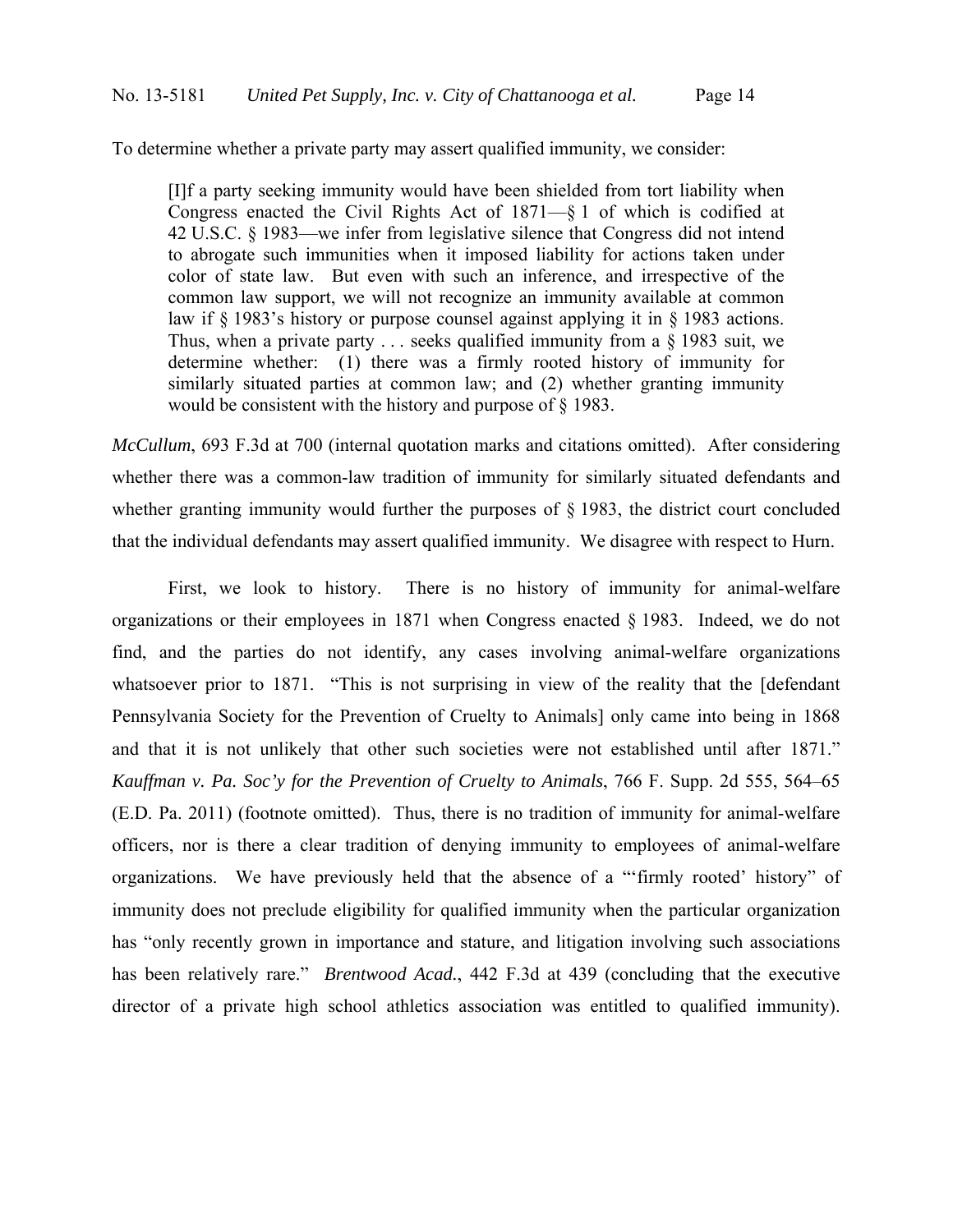Accordingly, the absence of a history of qualified immunity for similarly situated defendants, under *Brentwood*, does not necessarily preclude Hurn from asserting qualified immunity.**<sup>2</sup>**

 Next, we consider whether granting qualified immunity to Hurn is consistent with the purpose of § 1983. "[O]ur analysis hinges on three of § 1983's goals: (1) protecting the public from unwarranted timidity on the part of public officials; (2) ensur[ing] that talented candidates were not deterred by the threat of damages suits from entering public service; and (3) guarding against the distraction from job duties that lawsuits inevitably create." *McCullum*, 693 F.3d at 704 (internal quotation marks and citations omitted).

 Preventing unwarranted timidity is "'the most important special government immunityproducing concern.'" *Filarsky*, 132 S. Ct. at 1665 (quoting *Richardson*, 521 U.S. at 409)). In *Richardson*, the Supreme Court concluded that the concern about unwarranted timidity was alleviated by the existence of market pressures on a private prison corporation. The corporation ran the prison with little state supervision, was required by the state contract to buy insurance to compensate victims of civil-rights violations, and the contract expired in three years, thus creating market pressure to perform or be replaced. *Richardson*, 521 U.S. at 409–11. Additionally, unlike the government, the private firm could incentivize the desired bold action by "permit[ting] employee indemnification and avoid[ing] many civil-service restrictions." *Id.* at 410. Because of these features, the private prison corporation more closely resembled a private firm than the government:

[T]he employees before us resemble those of other private firms and differ from government employees. . . . [G]overnment employees typically act within a *different* system. They work within a system that is responsible through elected officials to voters who, when they vote, rarely consider the performance of individual subdepartments or civil servants specifically and in detail. And that system is often characterized by multidepartment civil service rules that, while providing employee security, may limit the incentives or the ability of individual departments or supervisors flexibly to reward, or to punish, individual employees. Hence a judicial determination that "effectiveness" concerns warrant special

<sup>&</sup>lt;sup>2</sup>We recently noted, however, that it was unclear "whether policy and history form a conjunctive or disjunctive test,'" and we questioned whether a court may "extend qualified immunity where there was no history of immunity at common law, even if sound policy justified the extension." *McCullum*, 693 F.3d at 700 n.7 (quoting *Developments in the Law—State Action and the Public/Private Distinction, III. Private Party Immunity from Section 1983 Suits*, 123 Harv. L. Rev. 1266, 1271 (2010)).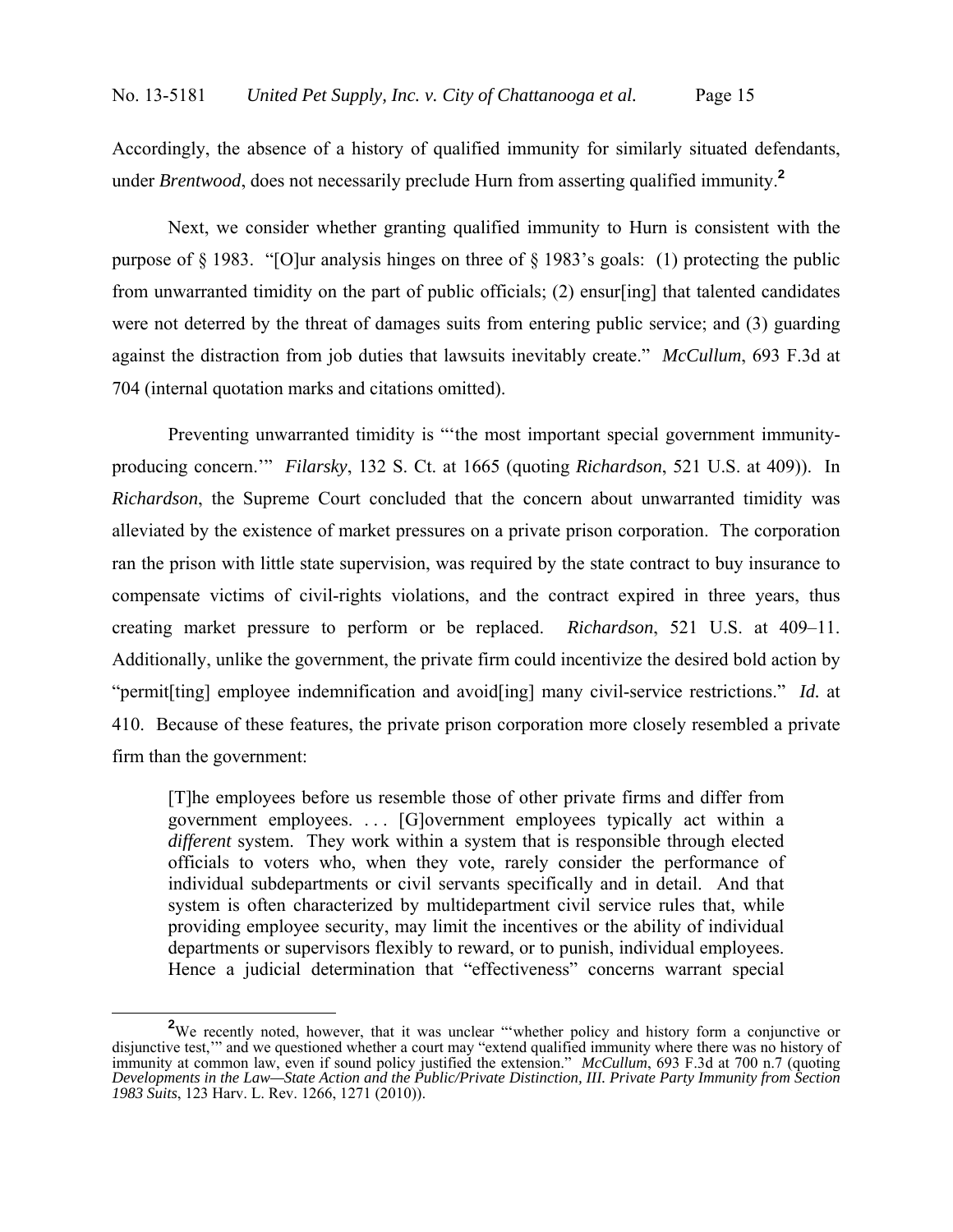immunity-type protection in respect to this latter (governmental) system does not prove its need in respect to the former. Consequently, we can find no *special* immunity-related need to encourage vigorous performance.

## *Id.* at 410–11.

"*Richardson* was a self-conciously 'narrow[ ]' decision" and the particular circumstances of that prison corporation are often not "involved . . . in the typical case of an individual hired by the government to assist in carrying out its work." *Filarsky*, 132 S. Ct. at 1667 (quoting *Richardson*, 521 U.S. at 413). However, many of the characteristics present in *Richardson* are present here. Like the prison corporation for which the defendant prison guards in *Richardson* worked, McKamey is "systematically organized to assume a major lengthy administrative task (managing an institution) with limited direct supervision by the government." *Richardson*, 521 U.S. at 413. McKamey is wholly responsible for animal-welfare services for the City of Chattanooga. Under the contract, McKamey is obligated to run a facility; care for all of the animals that are placed into McKamey's custody; attempt to re-connect owners with impounded animals; sell and process applications for animal licenses; observe, test, and/or euthanize rabiessuspect animals; and create and run a spay/neuter program. R. 70-2 (Contract at 3–10) (Page ID #1412–18). The City does not in any way supervise McKamey employees. Although McKamey worked with state officer Burns on the particular investigation at issue in this case, that relationship was a collaboration of equals, not a hierarchy with Burns leading or supervising the McKamey employees. *See* R. 70-7 (Walsh Aff. at ¶ 11, 24) (Page ID #1605, 1608). This situation is quite different from the employees of a private foster-care agency permitted to assert qualified immunity in *Bartell*, 215 F.3d at 556–57, where the state agency closely supervised the private agency, including appointing a caseworker to monitor foster-care plans and specifically approving the plan for the child at issue in the case.

Where the replacement of a private contractor "may be burdensome" but "not so burdensome that [the entity] do[es] not face the threat of replacement," the threat of replacement adds to the market pressure. *Rosewood Servs., Inc., v. Sunflower Diversified Servs., Inc.*, 413 F.3d 1163, 1169 (10th Cir. 2005). McKamey's contract with the City of Chattanooga is even shorter than the prison corporation's contract with the State of Tennessee in *Richardson*. The initial contract term was one year, and the City may renew the contract for subsequent one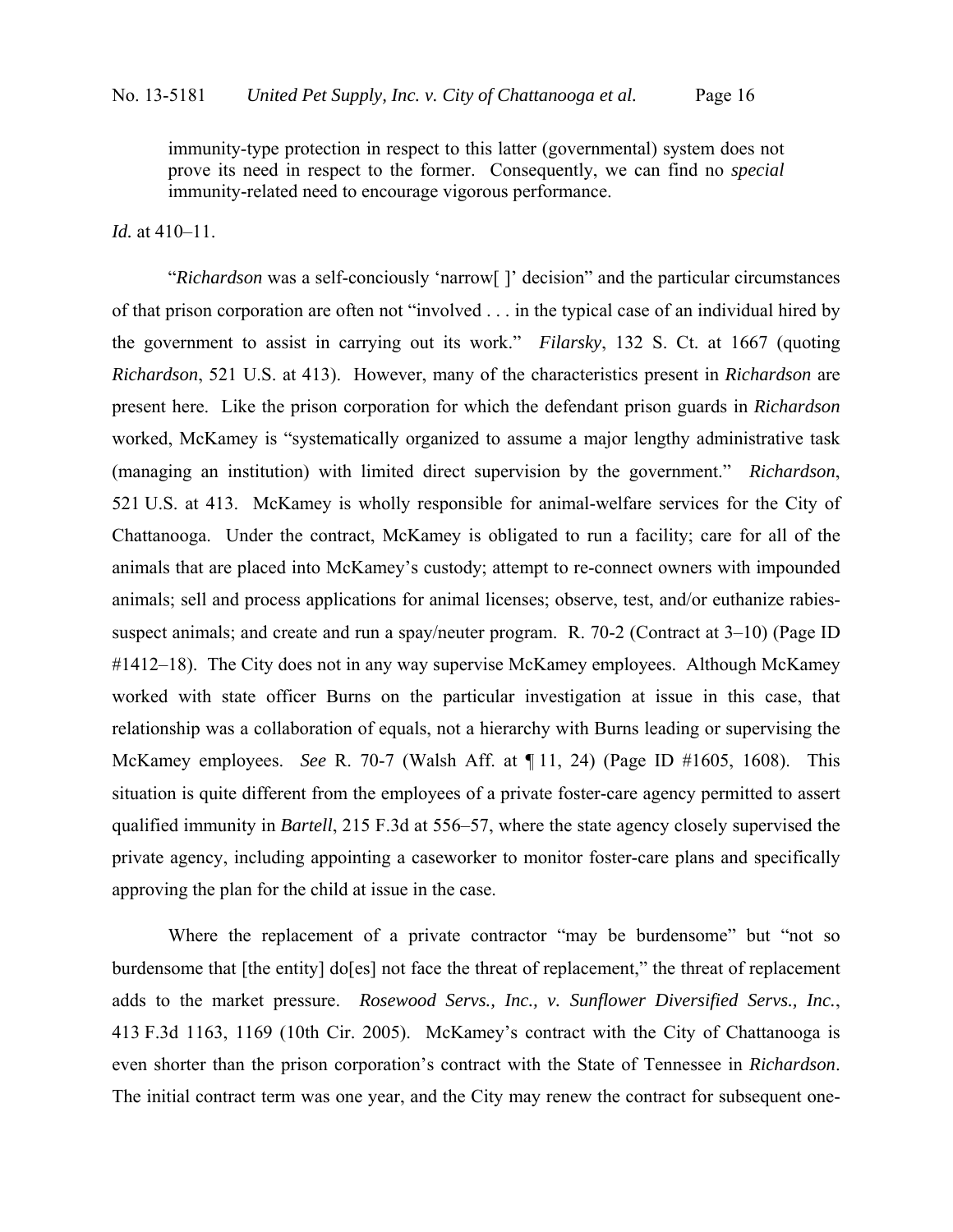year periods, but the City may decline to renew the contract for any reason or no reason at all. R. 70-2 (Contract at 10–11) (Page ID #1418–19). A for-profit corporation or non-profit organization that provides a truly unique service and has no competitors may exist outside of normal market pressures. *See Brentwood Acad.*, 442 F.3d at 439 (permitting the executive director of a private high school athletics association to assert qualified immunity, and noting that the association, "does not have to compete with other firms for the job it does on behalf of the state."). However, there is no evidence in the record that McKamey has no competitors in the city or state that could feasibly replace the organization should the city decline to renew McKamey's contract. Thus, the record does not demonstrate any barriers to the City's declining to renew McKamey's contract.

Unlike the prison corporation in *Richardson*, McKamey does not "undertake[] [its] task for profit" but that does not mean that it is not "potentially in competition with other firms." *Richardson*, 521 U.S. at 413. Non-profit organizations can be, and often are, part of a competitive marketplace seeking limited grant funding, government contracts, and volunteer support. "[B]oth profit and nonprofit firms compete for municipal contracts, and both have incentives to display effective performance." *Halvorsen v. Baird*, 146 F.3d 680, 686 (9th Cir. 1998); *see also Payton v. Rush-Presbyterian-St. Luke's Med. Ctr.*, 82 F. Supp. 2d 901, 906 (N.D. Ill. 2000) (quoting Troyen A. Brennan, *Symposium: Implementing U.S. Health Care Reform*, 19 Am. J.L. & Med. 37, 74 (1993) ("[T]he behavior of not-for-profit hospitals is similar to that of for-profits: 'while the former does not legally earn a profit for shareholders, it does attempt to maximize fund balances and other measures of economic health.'")). Additionally, in its capacity as an animal shelter seeking homes for animals and money spent on animals, McKamey competes with the private pet-store market. Appellee Br. at 58–59.

 The ease by which the City can discontinue its contract with McKamey and the absence of evidence that McKamey is irreplaceable together demonstrate that McKamey is subject to the sort of market pressures that obviate unwarranted timidity in the absence of qualified immunity.

 Next, we consider whether prohibiting Hurn from asserting qualified immunity would discourage talented candidates from entering public service. In *Filarsky*, the Supreme Court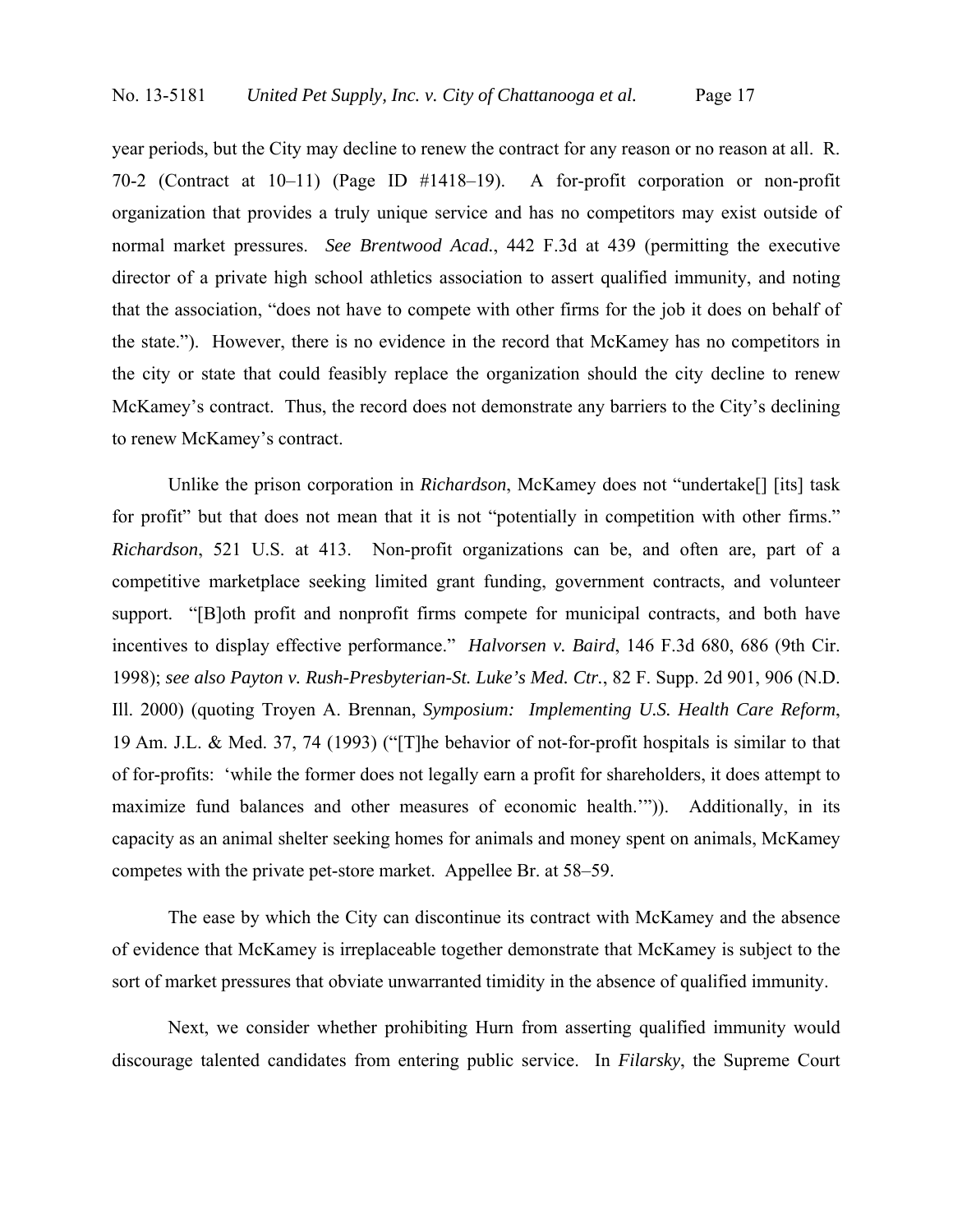explained the importance of qualified immunity to ensuring that the government can attract the best and the brightest:

[I]t is often when there is a particular need for specialized knowledge or expertise that the government must look outside its permanent work force to secure the services of private individuals. . . . To the extent such private individuals do not depend on the government for their livelihood, they have freedom to select other work—work that will not expose them to liability for government actions. This makes it more likely that the most talented candidates will decline public engagements if they do not receive the same immunity enjoyed by their public employee counterparts.

132 S. Ct. at 1665–66. However, "a private firm's ability to 'offset any increased employee liability risk with higher pay or extra benefits'" can mitigate the concern that individuals will refuse to work on behalf of the government without qualified immunity protection. *McCullum*, 693 F.3d at 704 (citation omitted). Pet Supply points to language in the contract requiring McKamey to purchase general liability insurance and to indemnify the city, R. 70-2 (Contract at 20–21) (Page ID #1428–29), but there is no evidence that McKamey indemnifies its employees or provides higher pay or benefits to mitigate the risk of liability. Qualified individuals may be discouraged from contracting with the city if they are at risk of liability and do not have the protection of qualified immunity. Accordingly, this factor leans in favor of permitting McKamey and its employees to assert qualified immunity.

 Finally, we consider whether denying qualified immunity would lead to distraction from job duties. "[L]awsuits may well distract these employees from their . . . duties, but the risk of distraction alone cannot be sufficient grounds for an immunity. Our qualified immunity cases do not contemplate the complete elimination of lawsuit-based distractions." *Richardson*, 521 U.S. at 411 (internal quotation marks and citation omitted). However, the Supreme Court has expressed concern that the distraction of a lawsuit may extend beyond the private contractors to full-time government employees with whom the contractors work. *Filarsky*, 132 S. Ct. at 1666. For example, if this suit continues, state officer Burns may be required to testify. Without qualified immunity there is a risk that various McKamey employees and a single state employee may be distracted from their animal-welfare duties, so this factor counsels in favor of permitting the assertion of qualified immunity, but does not weigh heavily in the overall calculation.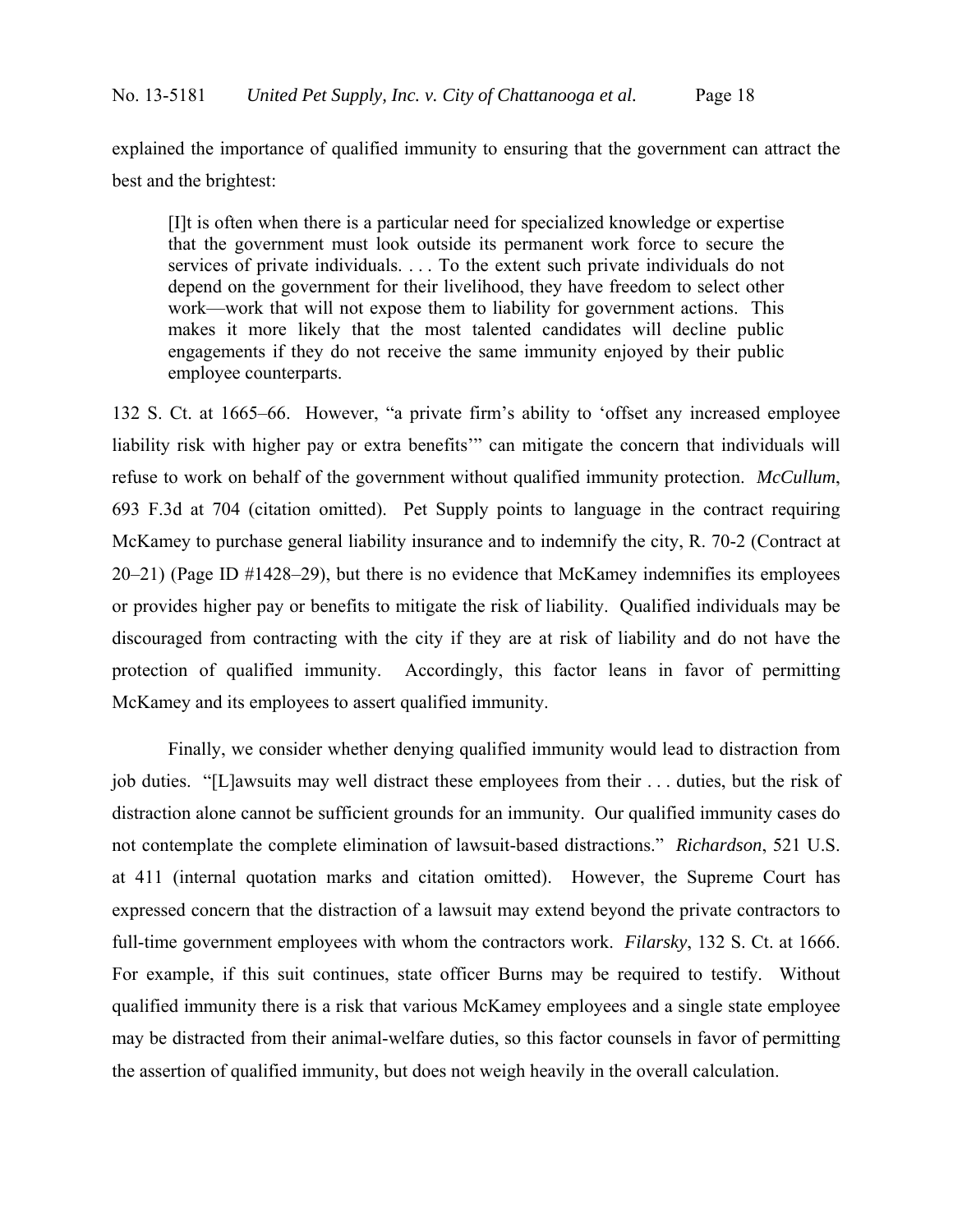In sum: there is no history of immunity for similarly situated defendants, but similar organizations did not exist in 1871 and there is no history of denying immunity; McKamey faces market pressures; refusing to allow qualified immunity could discourage qualified animalwelfare advocates from working on behalf of the City of Chattanooga; and having to go through a lawsuit could distract the defendants-appellants and possibly a single state employee from their job duties. This is a very close case but because there is no history of immunity and the most important immunity-producing concern—preventing unwarranted timidity—counsels against permitting the assertion of qualified immunity, we conclude that Hurn may not assert qualified immunity as a defense to suit in her personal capacity.

#### **2. Walsh, Nicholson, Hurn, and McKamey in their official capacities**

 "A suit against an individual in his [or her] official capacity is the equivalent of a suit against the governmental entity." *Matthews v. Jones*, 35 F.3d 1046, 1049 (6th Cir. 1994). "In an official capacity action, the plaintiff seeks damages not from the individual officer, but from the entity for which the officer is an agent." *Pusey v. City of Youngstown*, 11 F.3d 652, 657 (6th Cir. 1993). Thus, in *Pet Supply I*, the district court properly construed Pet Supply's claim against Walsh, Nicholson, and Hurn in their official capacity as a claim against McKamey. *Pet Supply I*, 921 F. Supp. 2d at 860. The district court concluded that "although it is an entity, McKamey can also assert the defense of qualified immunity," but denied qualified immunity to McKamey because the plaintiffs had pleaded a violation of a clearly established constitutional right. *Id.* at 860. In *Pet Supply II*, the district court denied McKamey's motion for summary judgment asserting qualified immunity. *Pet Supply II*, 2013 WL 449760, at \*13.

The district court's suggestion that McKamey could assert qualified immunity as a defense to an official-capacity suit was in error. The Supreme Court very clearly held in *Kentucky v. Graham* that qualified immunity was not an available defense in an official-capacity suit:

On the merits, to establish *personal* liability in a § 1983 action, it is enough to show that the official, acting under color of state law, caused the deprivation of a federal right. More is required in an official-capacity action, however, for a governmental entity is liable under §1983 only when the entity itself is a moving force behind the deprivation; thus, in an official-capacity suit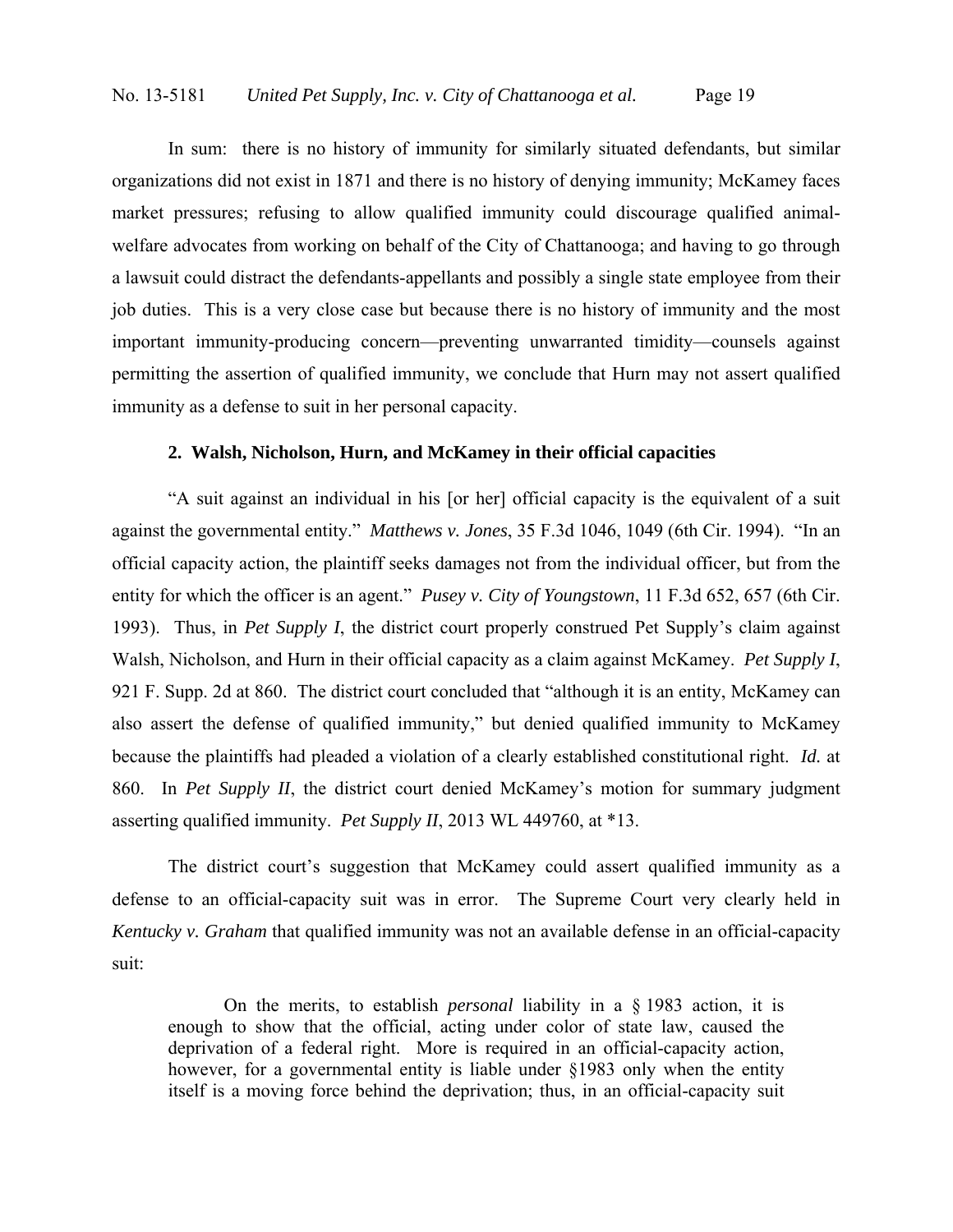the entity's policy or custom must have played a part in the violation of federal law. When it comes to defenses to liability, an official in a personal-capacity action may, depending on his position, be able to assert personal immunity defenses, such as [absolute immunity or qualified immunity]. In an officialcapacity action, these defenses are unavailable. The only immunities that can be claimed in an official-capacity action are forms of sovereign immunity that the entity, *qua* entity, may possess, such as the Eleventh Amendment.

473 U.S. 159, 166–67 (1985) (internal quotation marks, citations, and footnotes omitted).

We have always understood qualified immunity to be a defense available only to individual government officials sued in their personal capacity. "As qualified immunity protects a public official in his individual capacity from civil damages, such immunity is unavailable to the public entity itself." *Everson v. Leis*, 556 F.3d 484, 501 n.7 (6th Cir. 2009); *see also Hidden Vill., LLC v. City of Lakewood*, 734 F.3d 519, 523 (6th Cir. 2013) ("Lakewood is not eligible for qualified immunity because it is a city, not an individual."). That McKamey is a private entity acting in a governmental capacity does not change the unavailability of qualified immunity as a defense in an official-capacity suit. Just as the City of Chattanooga cannot assert qualified immunity as a defense against an official-capacity suit, neither can Walsh, Nicholson, Hurn, or McKamey.<sup>3</sup>

### **B. Did Walsh and Nicholson violate a clearly established constitutional right?**

Having concluded that Walsh and Nicholson may assert qualified immunity in their individual capacities, we now consider whether Walsh and Nicholson are entitled to qualified immunity in this § 1983 suit. An assertion of qualified immunity may be overcome if the defendants violated a clearly established constitutional right. We consider whether, "[t]aken in the light most favorable to the party asserting the injury, do the facts alleged show the officer's

**<sup>3</sup>** <sup>3</sup>We note that in *Bartell* we permitted a non-profit entity to assert qualified immunity in a case where it was not specified whether the defendants were sued in their official or individual capacity. *Bartell*, 215 F.3d at 557. Because we previously permitted a corporate defendant to assert qualified immunity as a defense to an individualcapacity suit, *Cullinan*, 128 F.3d at 310–11, and because permitting an assertion of qualified immunity as a defense to an official-capacity suit would conflict with clear Supreme Court precedent, we presume that *Bartell* involved an assertion of qualified immunity only in the defendants' individual capacity.

A handful of other circuits have permitted private corporations to assert qualified immunity, but all of the cases were similarly unclear as to whether the suit was in the corporation's personal capacity or official capacity. *See Sherman v. Four Cnty. Counseling Ctr.*, 987 F.2d 397, 403–06 (7th Cir. 1993) (private psychiatric center); *DeVargas v. Mason & Hanger-Silas Mason Co.*, 844 F.2d 714, 723 (10th Cir. 1988) (private corporation providing security inspectors for Los Alamos National Laboratory); *Folsom Inv. Co. v. Moore*, 681 F.2d 1032, 1036–38 (5th Cir. 1982), *abrogated by Wyatt v. Cole*, 504 U.S. 158, 163–68 (1992) (private investment company).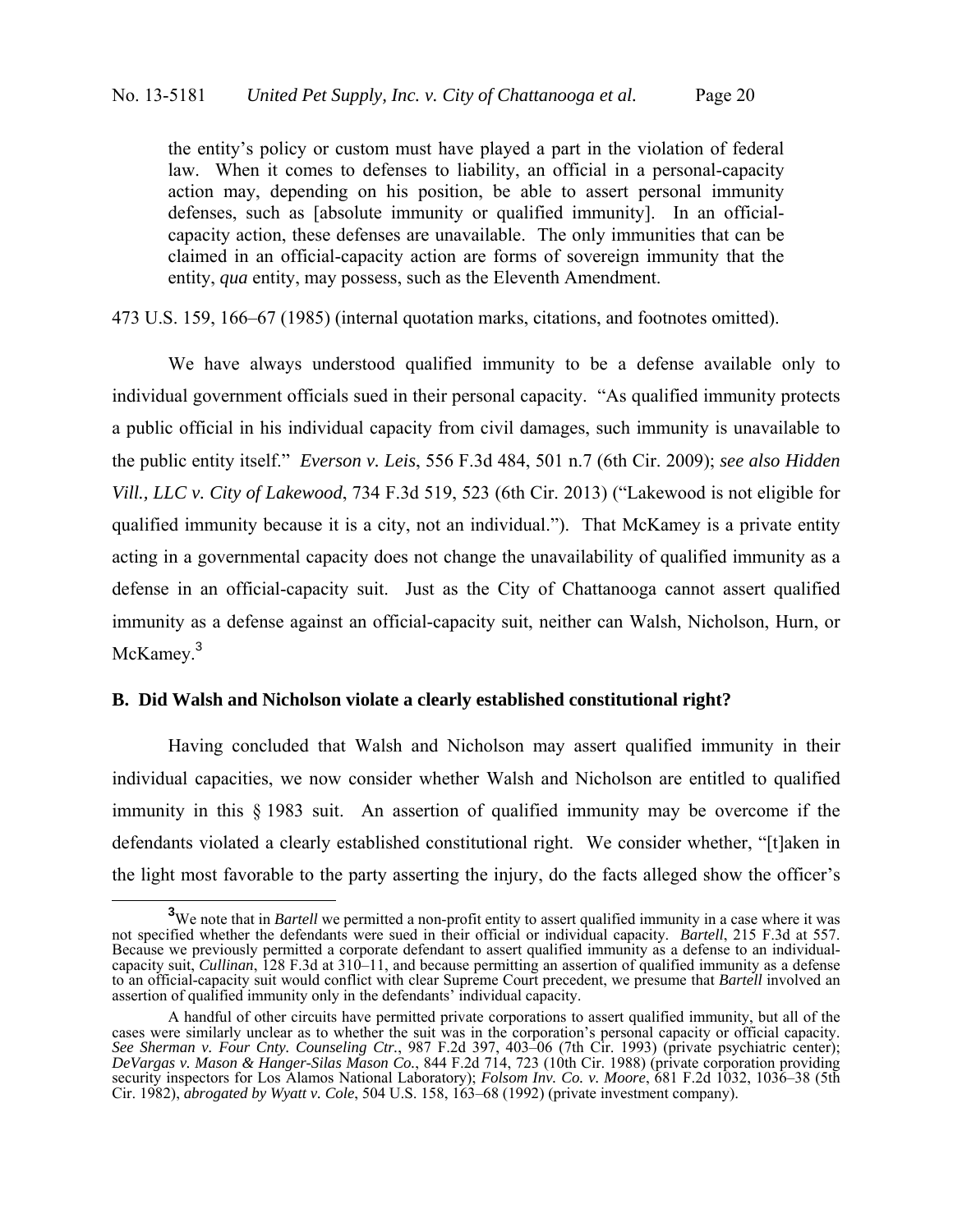conduct violated a constitutional right?" *Saucier v. Katz*, 533 U.S. 194, 201 (2001). "If the court can find, 'on a favorable view of the [plaintiff's] submissions,' a violation of a constitution[al] right, the next step in *Saucier*'s sequential analysis is to determine if the right was clearly established." *Leonard v. Robinson*, 477 F.3d 347, 354–55 (6th Cir. 2007) (quoting *Saucier*, 533 U.S. at 194). Although addressing both questions is "often beneficial," we are "permitted to exercise [our] sound discretion in deciding which of the two prongs of the qualified immunity analysis should be addressed first in light of the circumstances in the particular case at hand." *Pearson v. Callahan*, 555 U.S. 223, 236 (2009).

When considering whether a right is clearly established, "[t]he key determination is whether a defendant moving for summary judgment on qualified immunity grounds was on notice that his alleged actions were unconstitutional." *Grawey v. Drury*, 567 F.3d 302, 313 (6th Cir. 2009). "'[I]n an obvious case, general standards can clearly establish the answer, even without a body of relevant case law.'" *Sample v. Bailey*, 409 F.3d 689, 699 (6th Cir. 2005) (quoting *Brosseau v. Haugen*, 543 U.S. 194, 199 (2004)).

## **C. Procedural Due Process**

### **1. Animals**

 Pet Supply argues that the defendants-appellants violated a clearly established right to a hearing prior to the seizure of their animals. Pet Supply does not argue that the post-seizure hearing was not sufficiently prompt or otherwise did not comply with due process; it simply argues that the defendants-appellants were obliged to provide a hearing before seizing the animals.

 "A fundamental requirement of due process is the opportunity to be heard. It is an opportunity which must be granted at a meaningful time and in a meaningful manner." *Armstrong v. Manzo*, 380 U.S. 545, 552 (1965) (internal quotation marks and citations omitted). We apply the well-known balancing test from *Mathews v. Eldridge*, 424 U.S. 319 (1976), to determine if due process was afforded, and we consider: "the private interest that will be affected by the official action," "the risk of an erroneous deprivation of such interest through the procedures used, and the probable value, if any, of additional or substitute procedural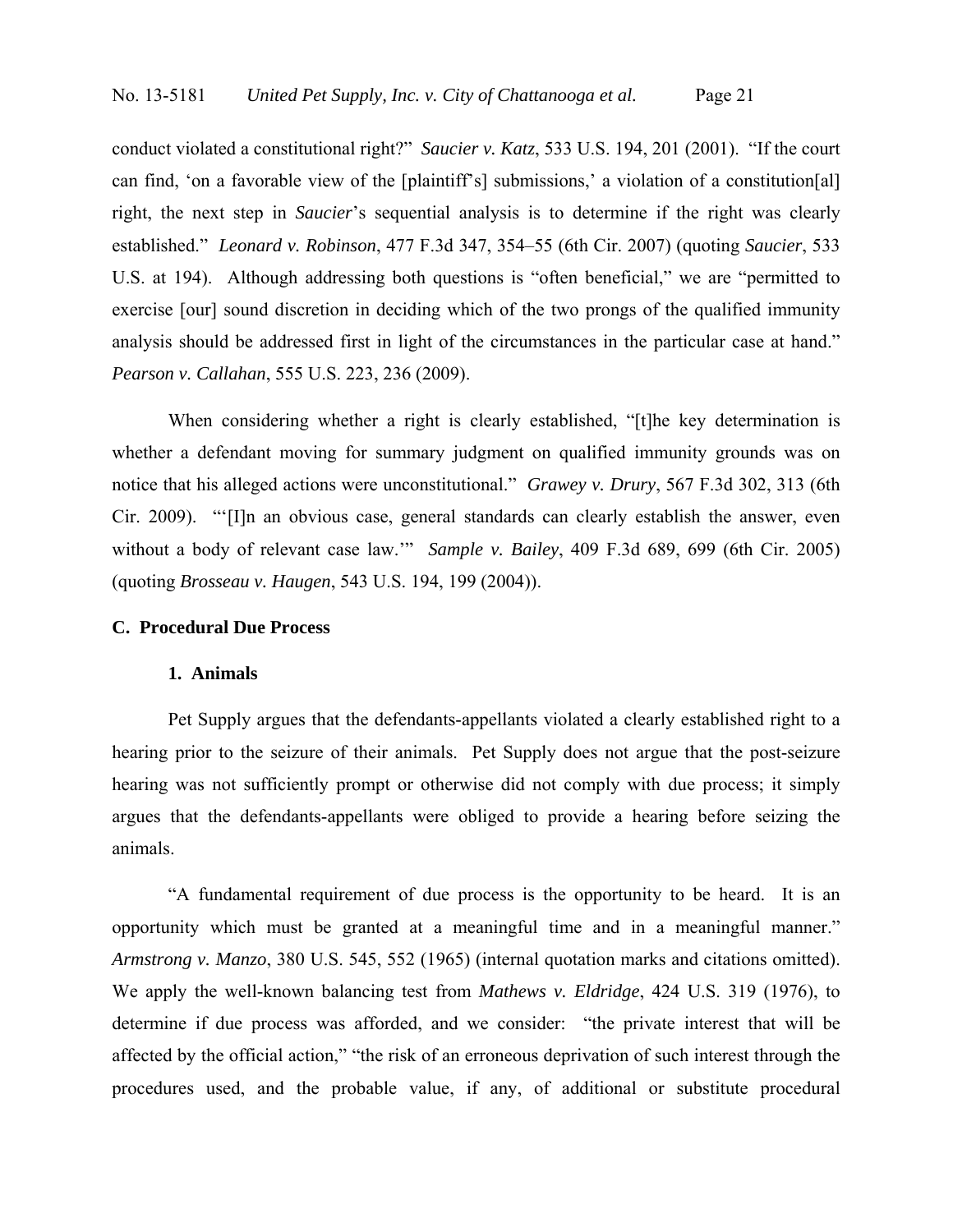safeguards," and "the Government's interest, including the function involved and the fiscal and administrative burdens that the additional or substitute procedural requirement would entail." *Id.*  at 335.

Usually, due process requires that a hearing is mandated before the deprivation of property or liberty occurs.**<sup>4</sup>**  *Zinermon v. Burch*, 494 U.S. 113, 127 (1990). However, we have held that the failure to provide a pre-deprivation hearing does not violate due process in situations where a government official reasonably believed that immediate action was necessary to eliminate an emergency situation and the government provided adequate post-deprivation process. *See Harris v. City of Akron*, 20 F.3d 1396, 1403–05 (6th Cir. 1994) (the demolition of a home without notice and a hearing did not violate due process where the building inspector believed that the home was "dangerously close" to falling onto the street and another home); *Mithrandir v. Brown*, 37 F.3d 1499, at \*2–3 (6th Cir. 1994) (table decision) (confiscation of a prisoner's typewriter without a hearing was justified by an emergency because two prison guards had been assaulted in the prior month and one had been stabbed with a part from an inmate's typewriter). And most relevant to the instant situation, in an unpublished per curiam opinion we affirmed a district court's conclusion that a government official's seizure of "marauding cattle" without a prior hearing did not violate due process. The cattle had escaped from their land and were running wild in the community: trampling gardens, eating wheat from nearby fields, running onto the road and causing car accidents, and charging at people. *Lowery v. Faires*, 57 F. Supp. 2d 483, 492–94 (E.D. Tenn. 1998), *aff'd*, 181 F.3d 102 (6th Cir. 1999) (table decision). Local officials served an impoundment notice on the farmer who owned the cattle and then seized the cattle without providing a hearing. The district court concluded that the failure to provide a pre-deprivation hearing did not violate due process where taking the time to provide a pre-deprivation hearing would leave the animals and the public exposed to an emergency

<sup>&</sup>lt;sup>4</sup>Under *Parratt*, "[i]f an official's conduct would otherwise deprive an individual of procedural due process but is 'random and unauthorized,' the *Parratt* doctrine allows the state to avoid liability by providing adequate remedies after the deprivation occurs." *Daily Servs., LLC v. Valentino*, 756 F.3d 893, 901 (6th Cir. 2014) (quoting *Parratt v. Taylor*, 451 U.S. 527, 541 (1981)). The *Parratt* doctrine does not present "an exception to the *Mathews*  balancing test, but rather an application of that test to the unusual case in which one of the variables in the *Mathews* equation—the value of predeprivation safeguards—is negligible in preventing the kind of deprivation at issue." *Zinermon*, 494 U.S. at 129. The district court concluded that the actions of the McKamey employees were not random and unauthorized and so the *Parratt* rule does not apply to this situation; neither party challenges that conclusion on appeal.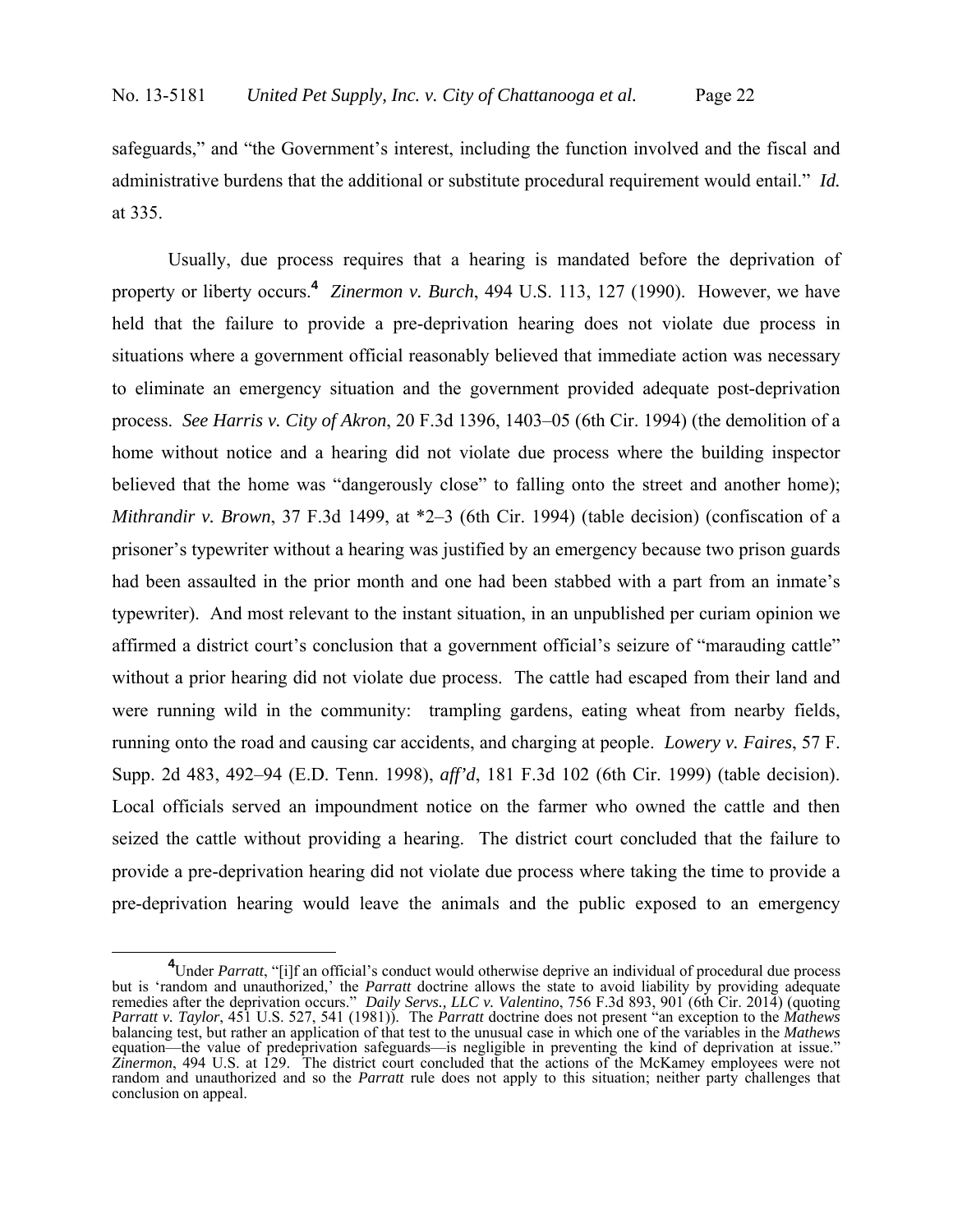situation. *Id.* We held that "we are not persuaded that the district court erred in granting summary judgment to defendants" and affirmed on the reasoning of the district court. *Lowery*, 181 F.3d 102. Although these cases did not apply the *Mathews* balancing test, the conclusion that the failure to provide a pre-deprivation hearing does not violate due process likely reflects that the governments' strong interest in immediately ending an emergency situation places a heavy thumb on the scale.

Applying the *Mathews* balancing test, we conclude that the seizure of the animals did not violate due process.

First, we agree with Pet Supply that an important property interest was affected by the seizure. "[T]he property interest in a person's means of livelihood is one of the most significant that an individual can possess." *Ramsey v. Bd. of Educ. of Whitley Cnty.*, 844 F.2d 1268, 1273 (6th Cir. 1988). Although Pet Supply has a strong interest in not being deprived of the incomegenerating animals, we note that Pet Supply was not totally deprived of its property; while Pet Supply lost control over the animals for multiple months, the animals were eventually all returned to the company.

Second, the risk of an erroneous deprivation was low due to the participation of trained animal-welfare officers in the seizure, and there is little value to additional procedural safeguards. *Compare Reams v. Irvin*, 561 F.3d 1258, 1264 (11th Cir. 2009) (holding that "the risk of an erroneous deprivation . . . was relatively low" when a veterinarian and trained inspectors observed conditions at a farm, concluded that donkeys and horses were in unsafe conditions, and removed the animals without a prior hearing), *with Siebert v. Severino*, 256 F.3d 648, 660 (7th Cir. 2001) (holding that "the risk of an erroneous deprivation . . . through the procedures used is great" when a "volunteer investigator who apparently lacked sufficient knowledge about horses to determine whether appropriate care was given" ordered the removal of horses from a home without prior notice or a hearing). Additionally, it is difficult to see the value of the additional procedural safeguard of a hearing prior to the seizure, given that Pet Supply requested a temporary restraining order in the midst of the animal seizure and its request was denied.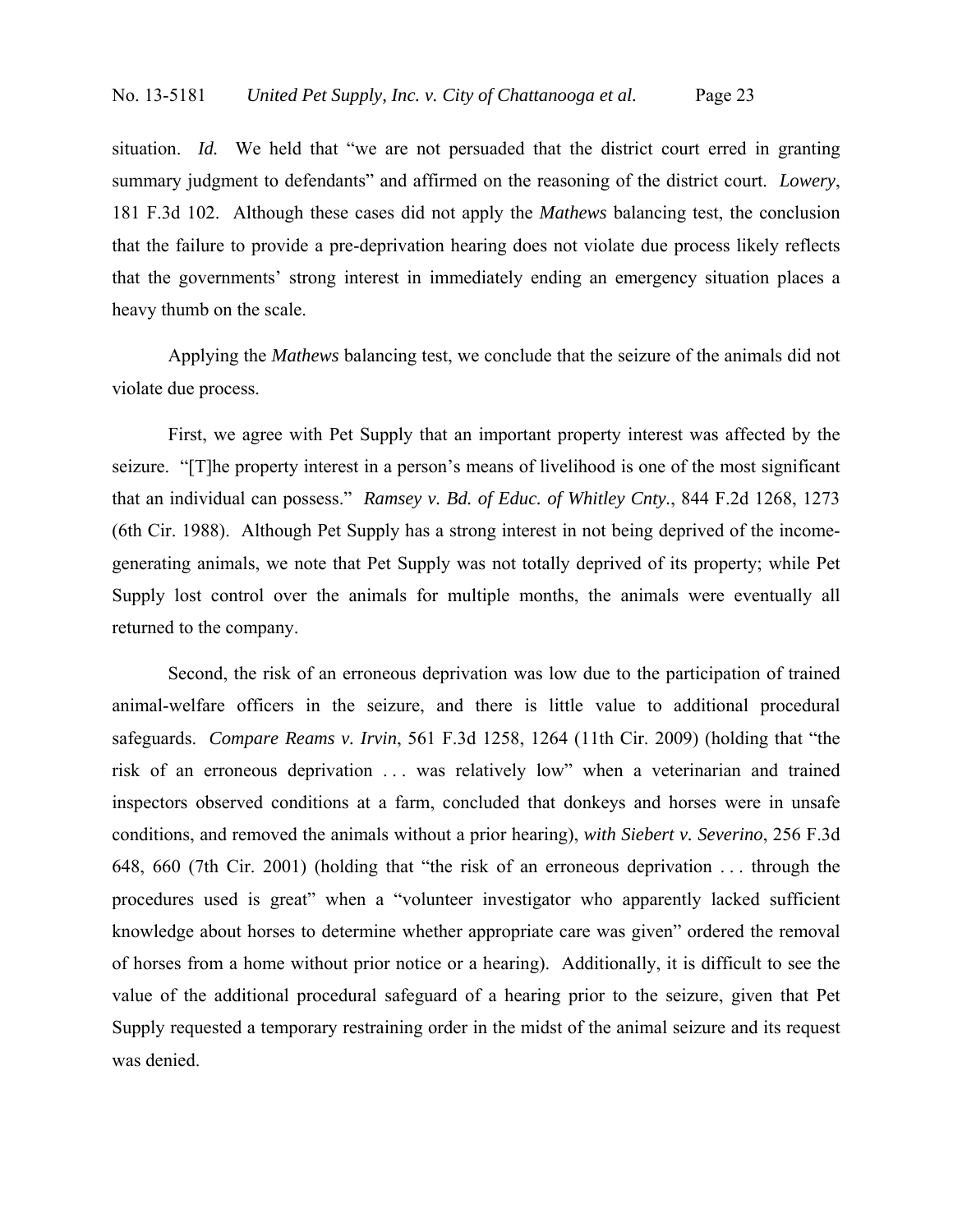Finally, we conclude that there was a great governmental interest in the immediate seizure of the animals without pausing for a prior hearing. Pet Supply does not dispute that when the McKamey officials arrived, the animals had feces and urine matted in their fur, water bottles were empty, and a dead hamster was found in the cage of which its staff was unaware. Pet Supply does not dispute that the temperature was at or above eighty-five degrees for the entirety of the McKamey employees' time at the store and that the air conditioner had been broken for weeks. Pet Supply explained that the state of affairs was the result of the McKamey employees arriving while Pet Supply workers were in the midst of their daily cleaning routine, but Pet Supply has not introduced any evidence that the degree of filth was normal, nor has Pet Supply disputed the evidence that its employees arrived over an hour before the McKamey employees arrived and that the employees had not provided food or water to the animals during that time. As in *Lowery v. Faires*, the government has a strong desire to eliminate immediately a situation that posed a danger to the animals. Additionally, Pet Supply received a hearing in city court nine days after the seizure on the violations of city animal code and the city court had the power to order the return of the animals. *Cf. Flatford v. City of Monroe*, 17 F.3d 162, 165, 169–71 (6th Cir. 1994) (although a reasonable building inspector could conclude that an immediate threat to the safety of residents existed given severe "dilapidation and disrepair" and conditions that posed "an immediate risk of electrocution or fire" that justified evacuation and demolition without a prior hearing, the failure to provide any post-deprivation hearing violated a clearly established constitutional right).

On balance, given the low risk of an erroneous deprivation and the minimal value of additional safeguards, the great governmental interest in immediately removing the animals from an overly hot, filthy environment, and the fact that a hearing was provided nine days later, we conclude that the seizure of the animals did not violate due process.

Because the seizure of the animals without a prior hearing did not violate due process, Walsh and Nicholson are entitled to qualified immunity on this claim.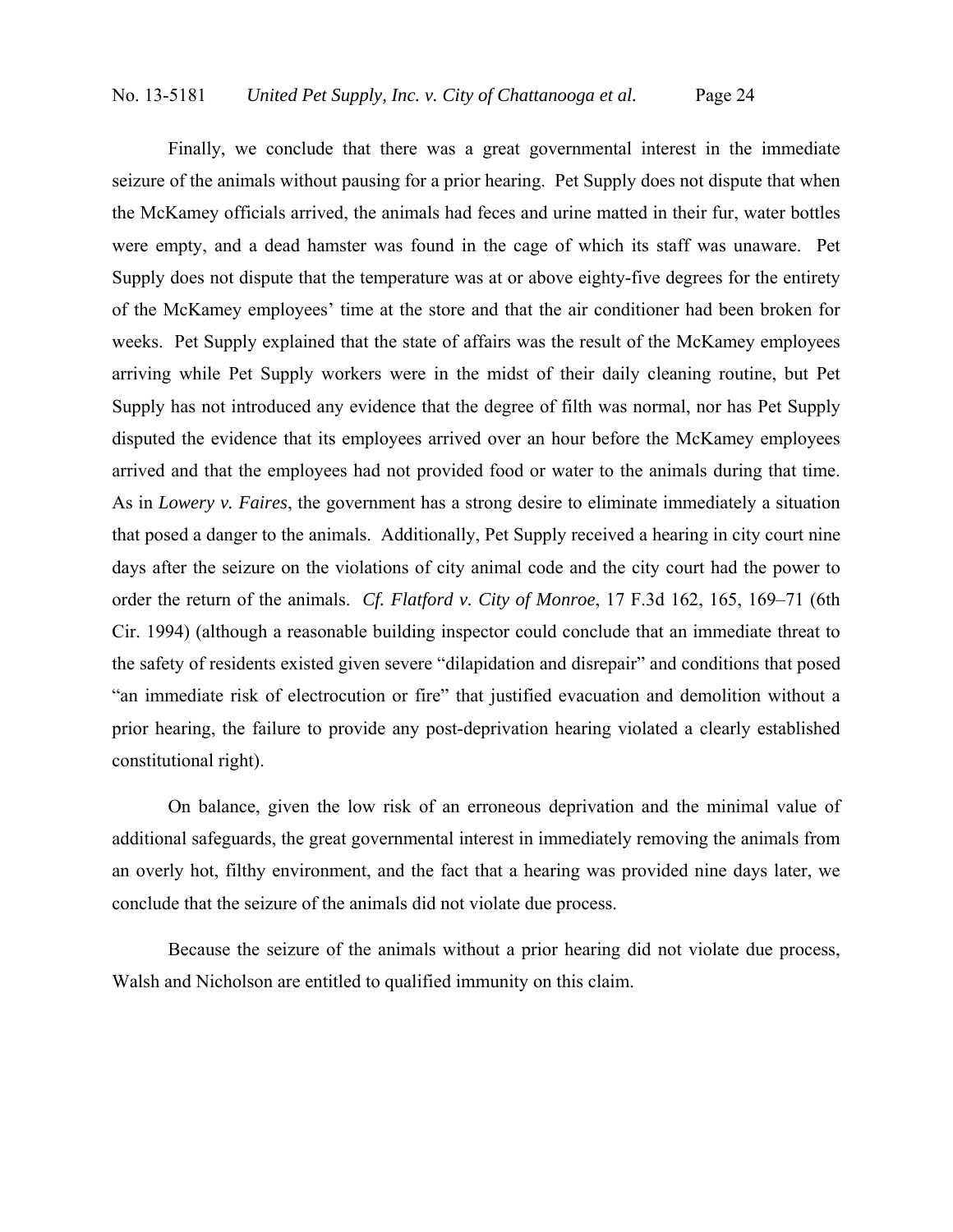### **2. Permit**

 Pet Supply also argues that the revocation of its pet dealer permit without a prior hearing violated a clearly established due-process right. The parties agree that Pet Supply had a protected property interest in the permit.

Pet Supply alleges that McKamey and Walsh revoked the permit. R. 1 (Compl. at  $\P$  60, 62, 64) (Page ID #11, 12). Pet Supply does not allege that Nicholson played any role in the permit revocation. Accordingly, Nicholson is entitled to qualified immunity on this claim.

 We conclude that the revocation of the permit violated due process. The City Code authorized the revocation of a permit "if negligence in care or misconduct occurs that is detrimental to animal welfare or to the public." R. 70-4 (City Code at 25) (Page ID #1513). After McKamey revoked Pet Supply's permit, Pet Supply never had an opportunity—either predeprivation hearing or post-deprivation—to challenge the permit revocation. Pet Supply could challenge the citations for violations of animal-welfare laws in city court, but the city court did not have authority over the permit and could not order the reinstatement of the permit. R. 69-12 (City Court Order at 3 n.1) (Page ID #1370) ("[t]he court is [ ] of the opinion the City Court has no authority to revoke or make any order relative to the license of the Pet Company."). It was the policy and practice of McKamey and the City of Chattanooga to require an individual or company whose permit was revoked to apply for a new permit. R. 69-9 (7/21/2010 Hr'g Tr. at 113–16) (Page ID #1350–53). This process does not truly allow for a reinstatement of the permit; even if the City Court were to conclude that the permit holder had not violated the City Code, the permit holder was nonetheless required to apply for a new permit, pay the fee, and go through the inspection process again. The fact that the permit holder can ultimately obtain a new permit after jumping through various hoops does not address the lack of a mechanism to challenge the initial revocation.

Due process requires an opportunity to be heard at a "meaningful time and in a meaningful manner." *Armstrong*, 380 U.S. at 552. The failure to provide a hearing prior to a license or permit revocation does not per se violate due process. *See Barry v. Barchi*, 443 U.S. 55, 65–66 (1979) (holding that the summary suspension of a horse trainer's license without a prior hearing did not violate due process, but the failure to provide a timely post-suspension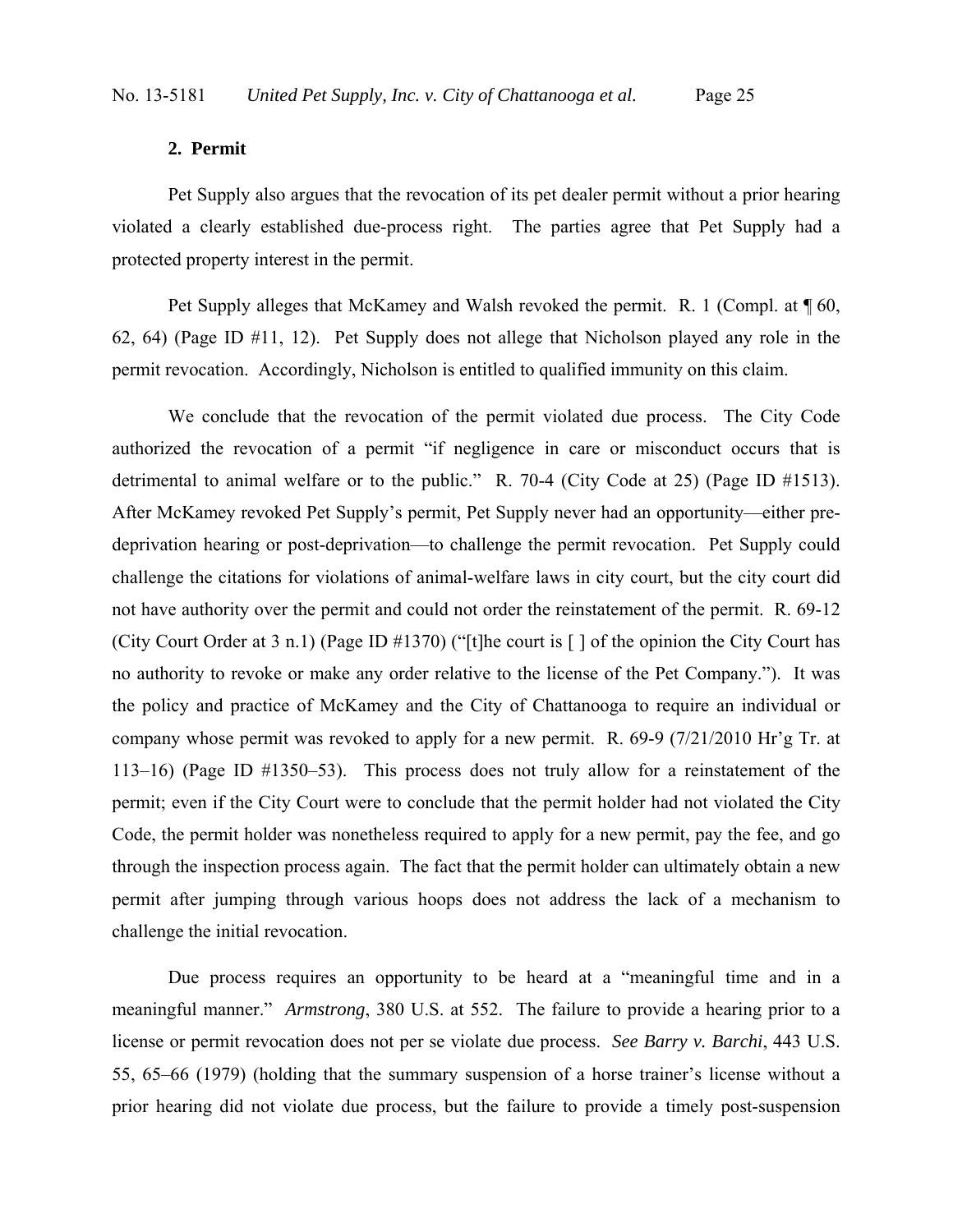hearing did violate due process). But there is no dispute that *never* providing an opportunity to challenge a permit revocation violates due process. Thus, the revocation of Pet Supply's permit without a pre-deprivation hearing or a post-deprivation hearing violated due process.

No reasonable officer could believe that revoking a permit to do business without providing any pre-deprivation or post-deprivation remedy was constitutional. Walsh argues that she was entitled to rely on the constitutionality of the Chattanooga City Code, which does not provide for a hearing on the revocation of a pet-dealer permit. Certainly, there are policy reasons that counsel in favor of allowing government officials to presume the constitutionality of statutes and ordinances. *See Michigan v. DeFillippo*, 443 U.S. 31, 38 (1979). But the Chattanooga City Code does not make the revocation of the permit automatic upon the determination that negligence or misconduct has occurred. The Code states that an animal-related permit "*may be* revoked if negligence in care or misconduct occurs that is detrimental to animal welfare or to the public." R. 70-4 (City Code at 25) (Page ID #1513). The Code did not tie Walsh's hands; it was her discretionary decision immediately to revoke the permit.

This is one of the rare situations where the unconstitutionality of the application of a statute to a situation is plainly obvious. In *Leonard v. Robinson*, 477 F.3d 347 (6th Cir. 2007), we denied qualified immunity to a police officer in a § 1983 suit alleging First Amendment violations because there was no probable cause to support arresting an individual for uttering "God damn" at a township board meeting. *Id.* at 359–60. We rejected the police officer's argument that various Michigan statutes supported probable cause because we concluded that "no reasonable police officer would believe that any of the three other Michigan statutes relied upon by the district court are constitutional as applied to [the individual's] political speech during a democratic assembly." *Id.* Similarly, here, no reasonable officer could believe that revoking this permit without providing any opportunity for a hearing was constitutional. Accordingly, the evidence taken in the light most favorable to Pet Supply demonstrates the violation of a clearly established right, and so we deny qualified immunity to Walsh on this claim.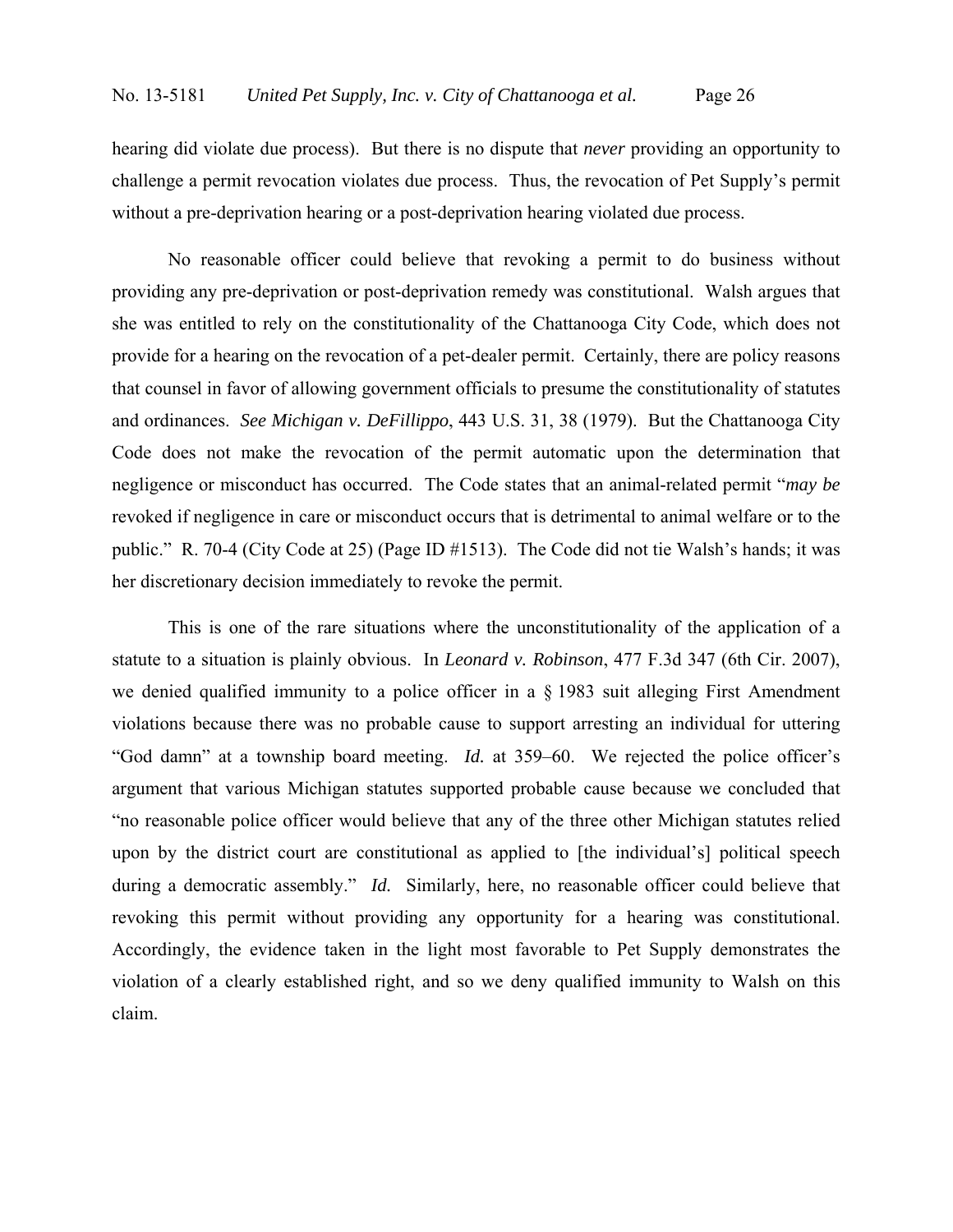### **D. Fourth Amendment**

Pet Supply next argues that the warrantless seizure of its animals and business records violated a clearly established Fourth Amendment right. The Fourth Amendment of the United States Constitution protects citizens from unreasonable searches and seizures. "A 'seizure' of property, [the Supreme Court has] explained, occurs when 'there is some meaningful interference with an individual's possessory interests in that property.'" *Soldal v. Cook Cnty.*, 506 U.S. 56, 61 (1992) (quoting *United States v. Jacobsen*, 466 U.S. 109, 113 (1984)). The protections of the Fourth Amendment are not limited to criminal investigations. *See New Jersey v. T.L.O.*, 469 U.S. 325, 335 (1985). No one disputes that dispossessing Pet Supply of its animals and business records is a seizure of property within the meaning of the Fourth Amendment. The only issue is whether the warrantless seizure of the animals and records violated a clearly established Fourth Amendment right.

The Fourth Amendment is a powerful background norm that prohibits government officials from engaging in a warrantless search or seizure, with limited exceptions. "[A] search or seizure carried out on a suspect's premises without a warrant is *per se* unreasonable, unless the police can show that it falls within one of a carefully defined set of exceptions based on the presence of 'exigent circumstances,'" *Coolidge v. New Hampshire*, 403 U.S. 443, 474–75 (1971), or another of the carefully delineated exceptions to the warrant requirement. The defendants-appellants argue that the warrantless seizure of the animals and business records was justified by the plain-view and exigent-circumstances doctrines. Thus, we must "evaluate whether 'an objectively reasonable officer confronted with the same circumstances could reasonably believe that exigent circumstances existed.'" *Kovacic v. Cuyahoga Cnty. Dep't of Children & Family Servs.*, 724 F.3d 687, 695 n.1 (6th Cir. 2013) (quoting *Ewolski v. City of Brunswick*, 287 F.3d 492, 501 (6th Cir. 2002)).

Under the plain-view doctrine, "if police are lawfully in a position from which they view an object, if its incriminating character is immediately apparent, and if the officers have a lawful right of access to the object, they may seize it without a warrant." *Minnesota v. Dickerson*, 508 U.S. 366, 375 (1993). Generally, the lawful-right-of-access requirement obliges a government official to "get a warrant if possible before he seizes an item in plain view. He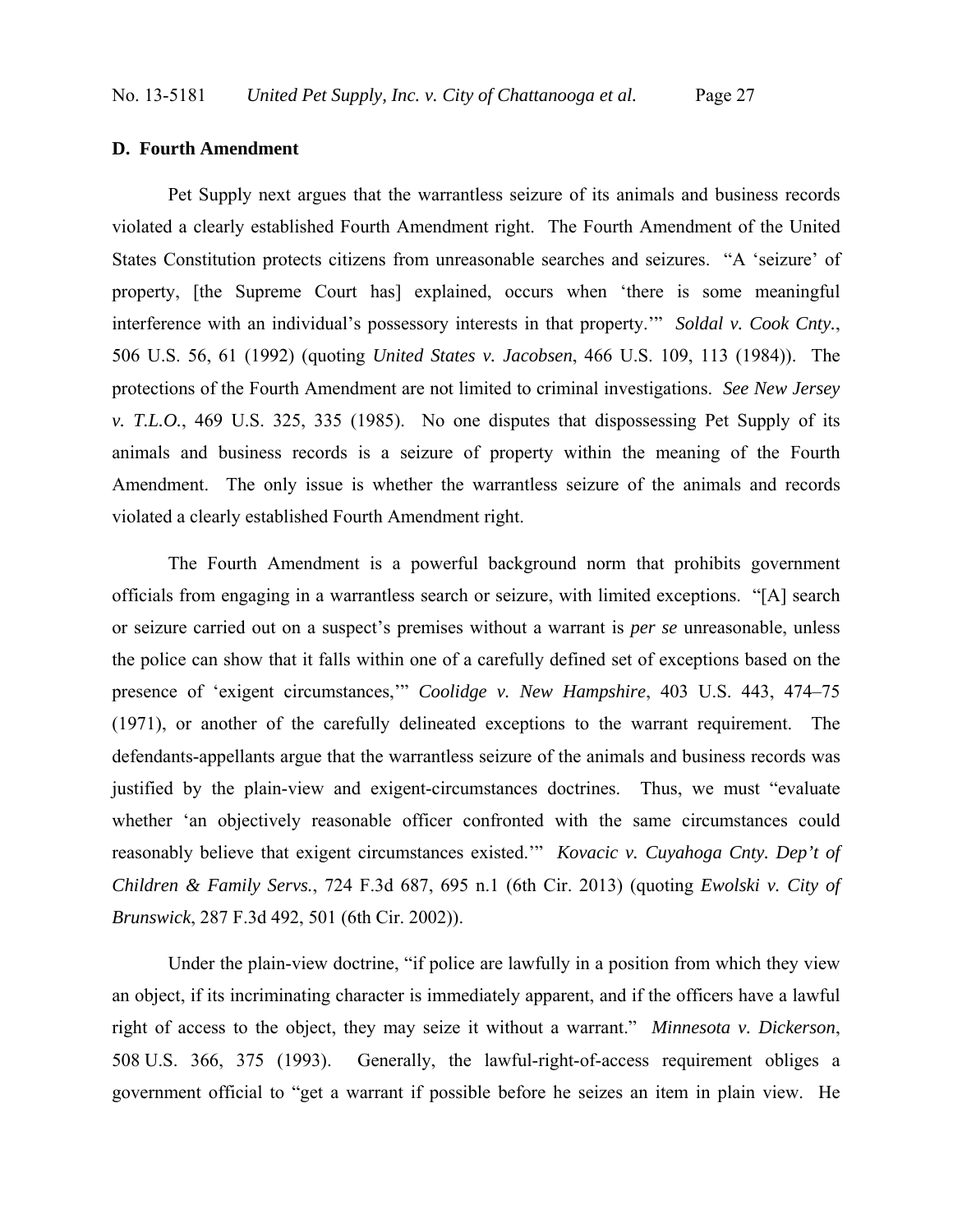cannot seize absent exigent circumstances. If he could obtain a warrant, then . . . he cannot use the 'plain view' exception for the evidence." *United States v. McLevain*, 310 F.3d 434, 443 (6th Cir. 2002).

Under the exigent-circumstances doctrine, there must be a "'need for prompt action by government personnel, and [a conclusion] that delay to secure a warrant would be unacceptable under the circumstances.'" *Kovacic*, 724 F.3d at 695 (quoting *United States v. Rohrig*, 98 F.3d 1506, 1517 (6th Cir. 1996)). Classic examples of exigent circumstances that may justify a warrantless property seizure include the likelihood that a suspect will destroy evidence, *see Illinois v. McArthur*, 531 U.S. 326, 331–32 (2001), and when there exists "'the need to assist persons who are seriously injured or threatened with such injury,'" *Kovacic*, 724 F.3d at 695 (quoting *Johnson v. City of Memphis*, 617 F.3d 864, 868 (6th Cir. 2010)).

## **1. Animals**

<u>.</u>

We conclude that the warrantless animal seizure did not violate the Fourth Amendment. As discussed *supra*, it is undisputed that the animals were dehydrated and in high heat and without water, that one hamster had a large cut that had not received medical care, and that the Pet Supply employees were unaware that a hamster had died in its cage. A reasonable officer could believe that this constituted neglect under the Chattanooga City Code**<sup>5</sup>** and that the conditions justified the warrantless seizure of the animals. Unlike in *Kovacic*, where exigent circumstances did not justify the warrantless seizure of a child from a home based on "reliance on weeks-old incidents" and the fact that the child's mother had missed a meeting, here, the

**<sup>5</sup>** Chattanooga City Code § 7-28(a) makes it "unlawful for any person to neglect an animal as neglect is defined in this Chapter." R. 70-4 (City Code at 21) (Page ID #1509). "Neglect" is defined in § 7-2 as:

<sup>(1)</sup> Failing to sufficiently and properly care for an animal to the extent that the animal's health is jeopardized;

<sup>(2)</sup> Failing to provide an animal with adequate living conditions as defined in this chapter (adequate feed, adequate water, adequate shelter, adequate space, etc.);

<sup>(3)</sup> Failing to provide adequate veterinary care;

<sup>(4)</sup> Keeping any animal under conditions which increase the probability of the transmission of disease;

<sup>(5)</sup> Failing to provide an adequate shelter for an animal;

<sup>(6)</sup> Negligently allow any animal, including one who is aged, diseased, maimed, hopelessly sick,

disabled, or not ambulatory to suffer unnecessary neglect, torture, or pain; or

<sup>(7)</sup> Meeting the requirements of the definition of an Animal Hoarder.

R. 70-4 (City Code at 8–9) (Page ID #1496–97.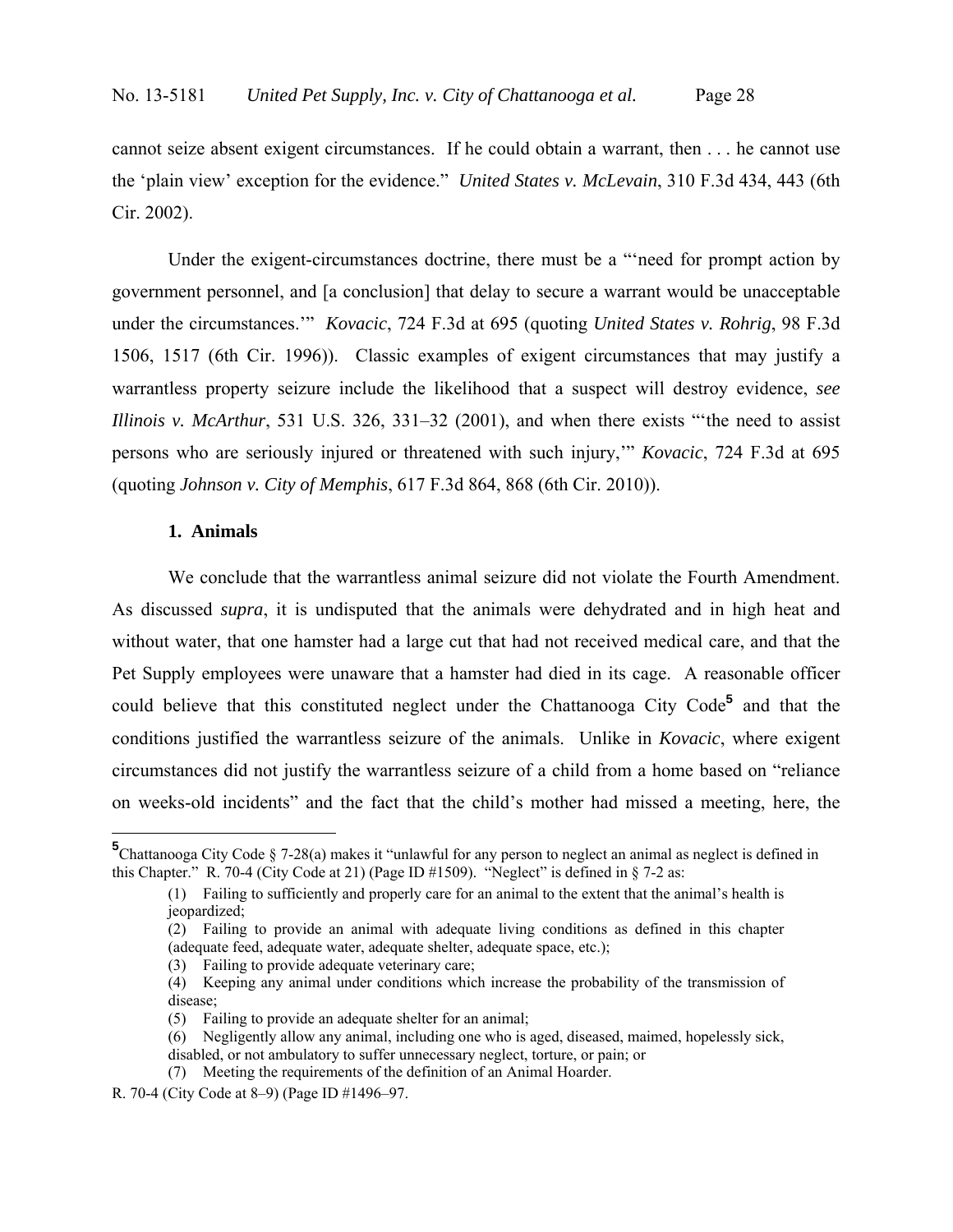conditions of the store created an imminent and ongoing danger to the health of the animals. *Cf. Siebert*, 256 F.3d at 657–58 (concluding that exigent circumstances did not justify the warrantless seizure of horses because standing in a muddy pasture, drinking from streams, and being exposed to cold temperatures do not constitute exigent circumstances). Given the high heat and squalid conditions in which the animals were found, on June 15, 2010, a reasonable official could believe that the exigent circumstances justified the warrantless seizure of the animals. Accordingly, Walsh and Nicholson are entitled to qualified immunity on this claim.

## **2. Business Records**

 Pet Supply asserts that the warrantless seizure of business records "including the store operations manual, employee handbook, animal logs, animal health certificates, veterinary treatment records, pedigree records, and transportation records," R. 1 (Compl. at ¶ 58) (Page ID #11), violated the Fourth Amendment. Because Pet Supply does not allege or present any evidence that Nicholson removed business records, it has not demonstrated that he violated a constitutional right, and so Nicholson is entitled to qualified immunity on this claim. Pet Supply alleges that Walsh seized the records. R. 74 (Memo. Summ. J. at 5) (Page ID #2066). Walsh is not entitled to qualified immunity on this claim because no reasonable officer could conclude that the plain-view doctrine or exigent circumstances justified the warrantless seizure of the business records.

The defendants-appellants do not even attempt to argue that the very nature of the records was incriminating, so the seizure was not justified by the plain-view doctrine.

Nor is the seizure of the records justified by the exigent-circumstances doctrine. There is no evidence in the record that the seized business records provided evidence of a crime or other legal violation, or that the McKamey employees feared destruction of the evidence. *See United States v. Plavcak*, 411 F.3d 655, 662–65 (6th Cir. 2005) (exigent circumstances justified warrantless seizure of documents providing evidence of an alien smuggling and fraud ring when police came upon defendants burning other documentary evidence). The business records obviously do not pose a danger to anyone's health or safety. To the extent that the defendantsappellants needed information about the animals to care for them properly, that need was